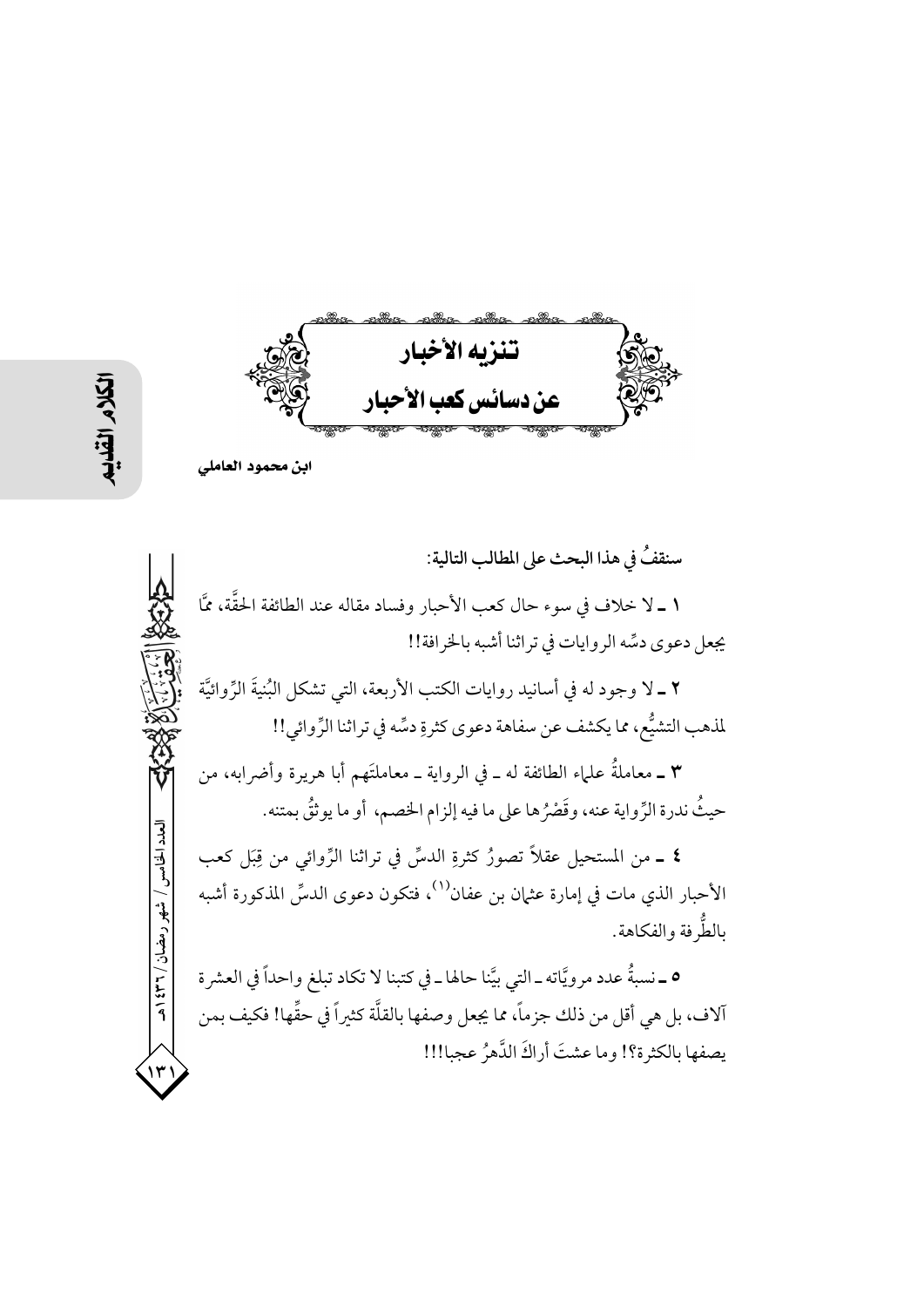وبعد وقوفك على هذه الحقائق والوثائق، ستتساءلُ مندهشاً: كيف يليق بعاقل، فضلاً عمَّن يُعدُّ في العلماء، أن يقول: أنا أدَّعي كثيراً من التراث الرِّوائيِّ الشيعيِّ منقولٌ مدسوسٌ عن النصرانية واليهودية والمجوسية؟!!

والأعجب أن ترى بعضهم يطبِّلُ لهُ ويزمِّر!! ولكنَّ الطيور على أشكالها تقعُ.

بسم الله الرحمن الرحيم الذي علَّم بالقلم، علَّمَ الإنسانَ ما لا يعلم، وأكملُ الصَّلاة وأتمُّ السلام على خير العرب والعجم، محمد المصطفى وعلي المرتضى وآلهما، سادةِ العبادِ وساسةِ الأمَم، واللعنُّ الدَّائمُ على أعدائهم من الأولين والآخرين لعناً يدومُ بدوام النِّعَم..

## المدخل

لقد حفلَ تاريخنا الإسلامي ـ كما هو الحال في غيره من التواريخ ـ بالشَّخصيات التي أثارت الجدل منذُ عصر النبيِّ محمد ﷺ وإلى يومنا هذا. وتعرَّض كثيرون لتلك الشَّخصيات في كتب التَّراجم وغيرها، بل صنَّفَ بِعضُهُم تصانيفَ مختصَّةً بدراسة بِعضها. ولسنا في صدد إحصاء عدد هؤلاء، أو سرد أسماء من تعرَّضَ لهم، أو دراسةِ أحوالهم وتحقيق الحال فيهم. محمود العامإ وإنَّها أعددنا هذا المقال لتسليط الضَّوء على زاويةٍ من زوايا شخصيَّة كعب الأحبار الحِمْيَري، وهي بيانٌ حاله وحال رواياته عند علماء الطَّائفةِ الحقَّة، لنثبتَ للقارئ الكريم أنَّ ما اتُّهمَ به كعبٌ من كونه قد دَسَّ كثيراً من الروايات اليهودية ۱۳۱ والنصرانية والمجوسية في تراثنا الرِّوائي إنها هي فريةٌ باليةٌ وتهمة واهية<sup>(٢)</sup>، لا يخفي

こく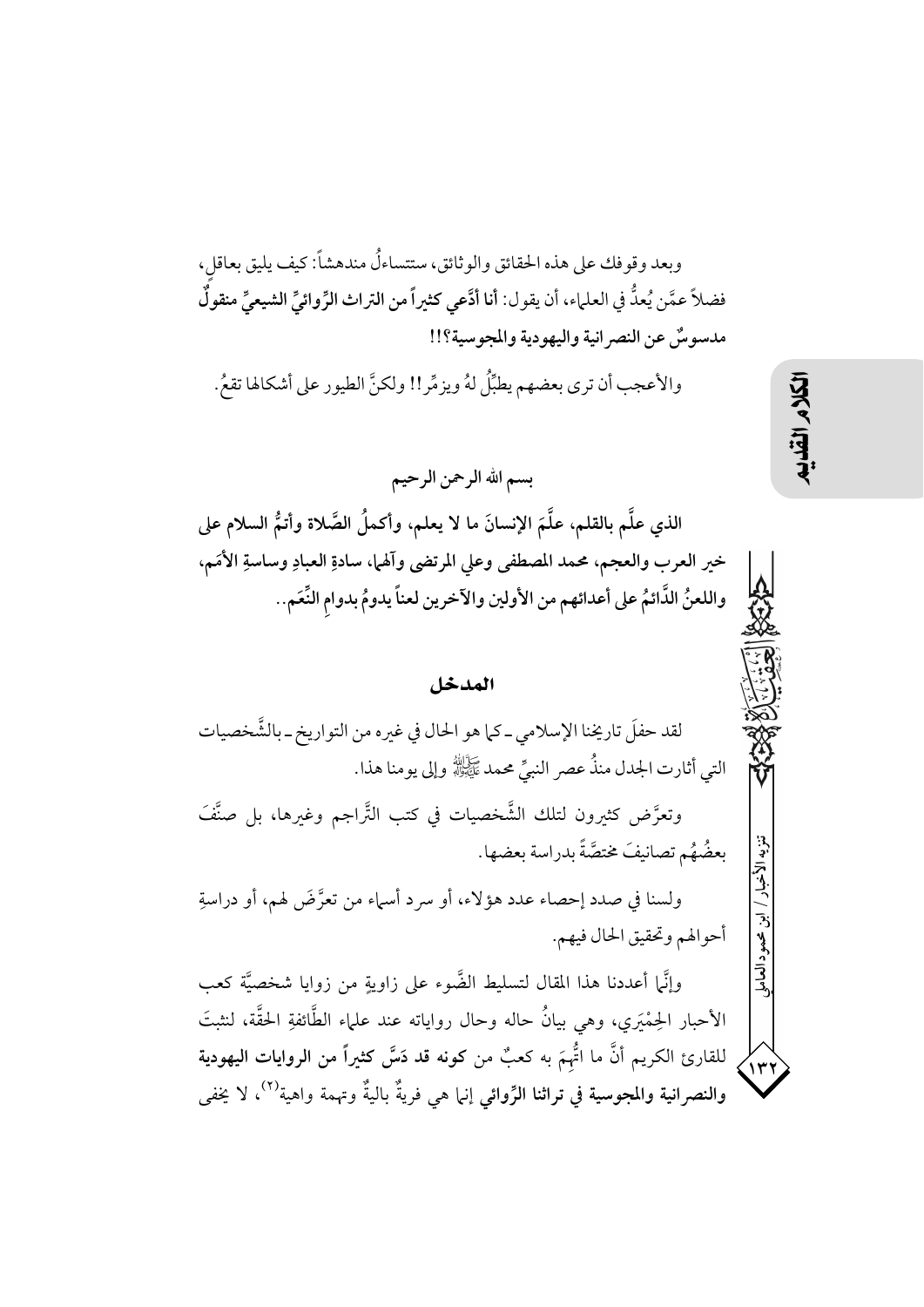زيفُها على أهل العلم والتَّتَبُّع. ولئِنْ كان صاحبُ الدَّعوي مطالَباً بإبراز الدليل الذي يصدِّقُ دعواه، فإنَّنا لن نطالب صاحبَ هذه الدَّعوى بإبراز دليله عليها! لأنَّ التكليفَ بغير المقدور قبيحٌ عقلاً!!

علمًا بأنَّ دعوى الدسِّ لا يمكنُ قبولُها أو توجيهُهَا بأيٍّ شكلٍ من الأشكال، سواءٌ وجَّهوا تُهمةَ الدسِّ إلى كعب أم إلى غيره، وذلك لمنهجية علماء الطَّائفة المتَّبعة في حفظهم لتراثهم الرِّوائي الواصل إليهم عن النبي وأهل بيته (صلواتٌ الله عليهم أجمعين).

ولَّا كان البحث مقصوراً على معالجة تهمة كعب الأحبار بالدسِّ فنكتفى بنقل عبارةٍ لشيخ الطَّائفة وزعيمها الشيخ الطُّوسى (رضوانُ الله عليه) فيها الكفاية وحصول الغاية، وسنتعرض في أواخر البحث لتلك المنهجية.

قال (طيَّبَ الله رمسه): (فإني وجدتها [أي الفرقة المحقَّة أعلى الله كلمتها] مجمعةً على العمل بهذه الأخبار، التي روَوها في تصانيفهم، ودوَّنوها في أصولهم، لا يتناكرون ذلك ولا يتدافعونه، حتى أنَّ واحداً منهم إذا أفتى بشيءٍ لا يعرفونه سألوه من أين قلت هذا؟ فإذا أحالهم على كتاب معروف، أو أصل مشهور، وكان راويه ثقةً لا يُنكر حديثُهُ سكتوا، وسلَّموا الأمر في ذلك وقبلوا قولَهُ.

وهذه عادتهم وسجيتهم من عهد النبي ﷺ ومَنْ بعده من الأئمة (عليهم سلام)، ومن زمن الصادق جعفر بن محمد لِلتِّهِ إلذي انتشر العلم عنه وكثرت الرواية من جهته)<sup>(۳)</sup>.

هيكليَّيُّ البحث:

و ذَّعنا البحثَ على المحاور التالية:

العدد الخامس / شهر رمضان / ۲۳۱ ه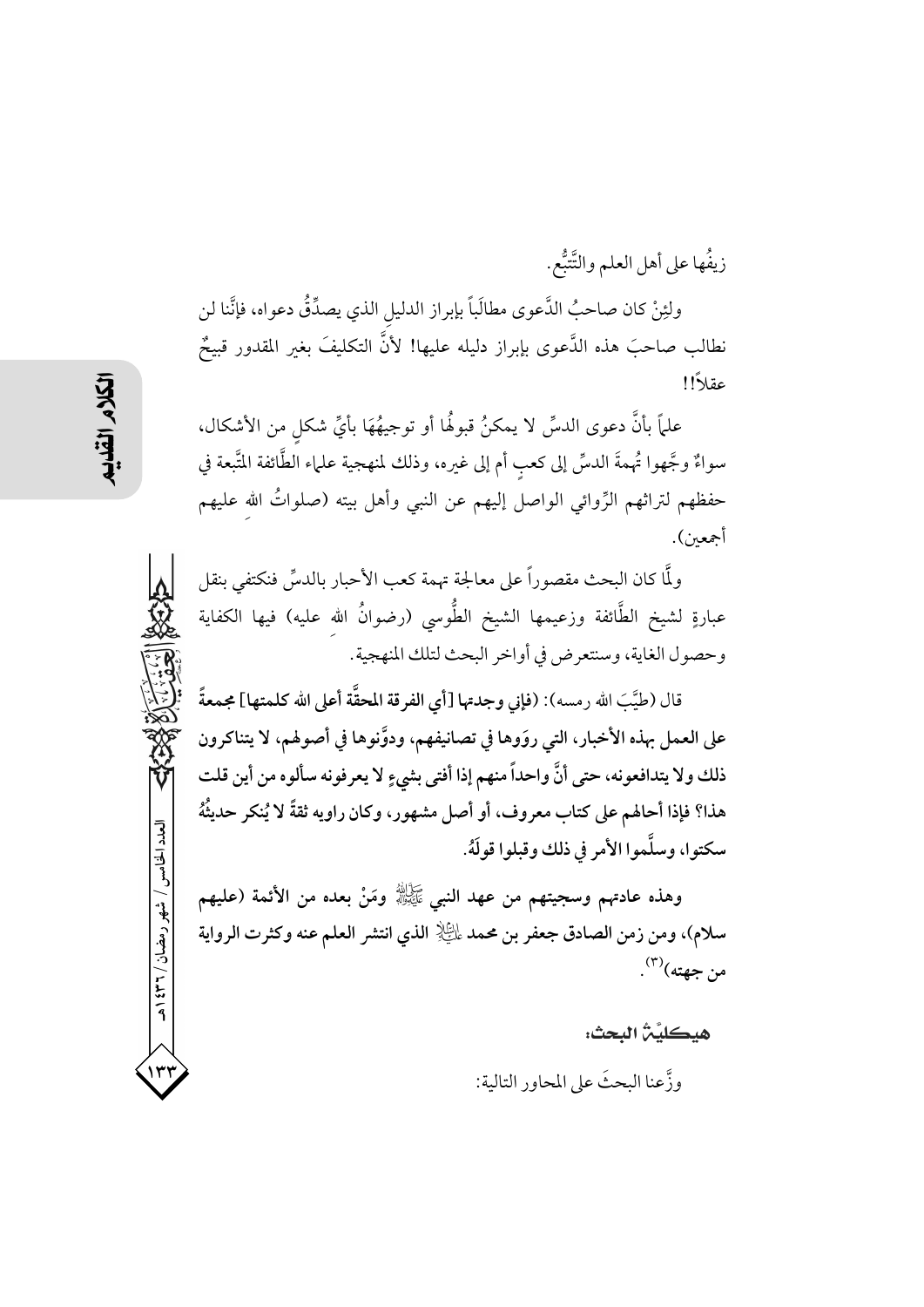الأول: كعبُ الأحبار عند المعصوم للتِّلاِ . الثاني: كعبُ الأحبار عند الصَّحابة. الثالث: كعبُ الأحبارِ عند فقهاء الطَّائفة الحقَّة. الرَّابِع: مرويَّاتُ كعبِ الأحبارِ في تراثنا الرِّوائي. الخامس: دعوى الدَّسِّ في الميزان. الخاتمة.

تمهيدء اعلم أنَّ كعب الأحبار عند الشِّيعة فاسدُ الدِّين والعقيدة، كذَّابٌ، مذمومٌ، مفتر، لا يُعِيرونَ لمرويَّاتِهِ اهتلمامًا، ولا ينقلونَ منها شيئاً إلا من باب (والفضلُ ما شهدت به الأعداءُ)، بل لا يرتضونَ إسلامَهُ لما ثبتَ من تاريخه الأسود الإسر ائيلي (18)! وقد شاركهم في عقيدتهم هذه بعض علماء المخالفين، الذين كتبوا بحوثاً مستقلَّةً بيَّنوا فيها إسرائيليَّة منهج كعب الأحبار وخطره على الإسلام.

ومَن كان هذا حالُهُ عندنا فلن تجدَ لمرويَّاته في تراثِنا أثراً، إلا كآثار أبي هريرة وغيره، ممَّن اشتهرَ حالٌ كذبهم وسقوط إخباراتهم عن الاعتبار، فيكونُ التعرُّض لذكرِها من باب الاحتجاج عليهم وإلزام الخصم بىما ألزم به نفسَه، أو من باب التسامح في نقل ما يُطمأنَّ بسلامة متنه ــ لاحتفافِهِ بقرائنَ واعتضادِهِ بمؤيِّدات ــ وإنْ وهي سندُه، ومع ذلك فهو قليلٌ كالنادر.

وقد دلَّنا على فسادِ عقيدة كعب الأحبار وكذب مرويَّاته، الصحيحُ من الأخبار، والصَّريح من الآثار، مضافاً لكونه بمجرد إظهاره الإسلام في عهد إمارةِ عمر بن الخطَّاب أصبح مستشاره الخاص، ومرجعه في الفتيا والدين!! ثمَّ بعد ذلك كان من مستشاري عثيان بن عفَّان، وكان عو ناً لهـا على أمير المؤمنين على <sup>(٥)</sup> الثَّالِرُ . تنزيه الأخسار

/ ابن محمود العامل

۱۳٤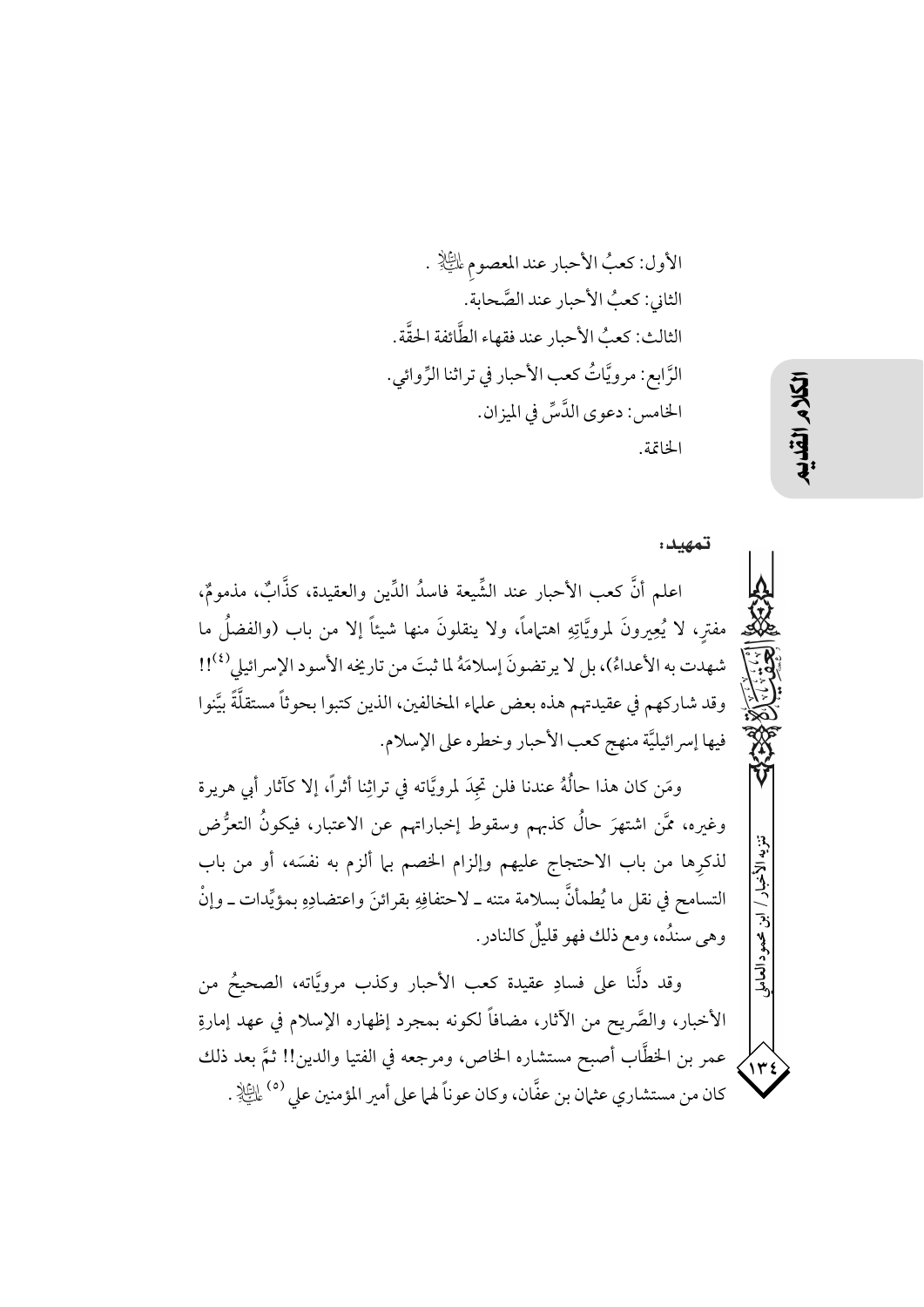## منهجيَّنَّ المعصوم  $\mathbb{R}^2$  مع أهل الريب:

حرصَ النبيُّ وأهلُ بيته (صلواتُ الله عليهم اجمعين) على كشفِ هويَّةِ أهل الريب والضلالة، تصريحاً أو كنايةً، تخصيصاً أو تعميهاً، صيانةً لدين العباد من الاغترار بأهل الفساد.

وتتبُّعُ موارد هذه المنهجيَّةِ يستدعى تأليفاً مستقلَّاً، لكثرةِ المنافقين والمبتدعين، الذين مزجوا الحقَّ بالباطل والهدى بالضلال، فكاد أن يخفى حالُهم وينالَ المؤمنين ضلالهُم، لولا تدخُّلُ المعصوم ﷺ بكشف النقاب وإرشاد المؤمنين إلى درب الصواب، مستخدماً شتَّى أساليب التعبير التي وصلت إلى حدِّ التَّصريح بلعن بعضهم ولعن أتباعه، حسب خفاء حالهم وشدَّةِ ضلالهِم، فلم يتركْ لمعتذرِ عذرا.

ومن تلك الفئةِ أبو الخطَّاب (لعنه الله)، وهو محمدُ ابنُ أبي زينب، كان مستقيمَ الأمر أولاً، وقد عملت الطَّائفةُ برواياته أيامَ استقامته<sup>(٦)</sup>، ثمَّ ساءت خاتمتُه<sup>(٧)</sup>، فابتدع في الدين، وأكثر من الكذب على أبي عبدالله الصادق لِمَلِيَّالٍا ، وقال بالتناسخ<sup>(٨)</sup>، وصار له اتباعٌ عُرفوا بالخطَّابية <sup>(٩)</sup>.

لذلك ترى روايات ذمِّهِ والطعن فيه ولعنِهِ قد تضافرت وتكاثرت، وقد جمع منها صاحبٌ تنقيح المقال العلَّامةُ المامقاني (رضوانُ الله عليه) أكثر من ثلاثين حديثاً''')<sub>.</sub>

فانتهت فتنتُهُ، وماتت بدعتُهُ، فلا ترى لهم من باقية، وذلك بفضل تصدِّي حجَّة الله ووليِّه لِلتِّلِلَّا لكشف حقيقةِ أبي الخطَّاب والحيلولةِ دون اغترار العباد به.

وهذا شاهدٌ من شواهدَ جمَّة، تعكس صورةَ اهتمام المعصوم لِلَّـٰلِهِ ۖ واهتمام أصحابه بكشفِ حال كلِّ مبتدع لا يُؤمَنُ اغترارُ الناس به، لحُسنِ حاله سابقاً، أو لِعَمَلِ الإعلامِ الظالمِ على تلميع صورته، وما كعبُ الأحبار إلا واحداً من تلك الفئة الضالَّة الْمَبلَّة.

العدد الخامس / شهر رمضان / ۳۶۲ ه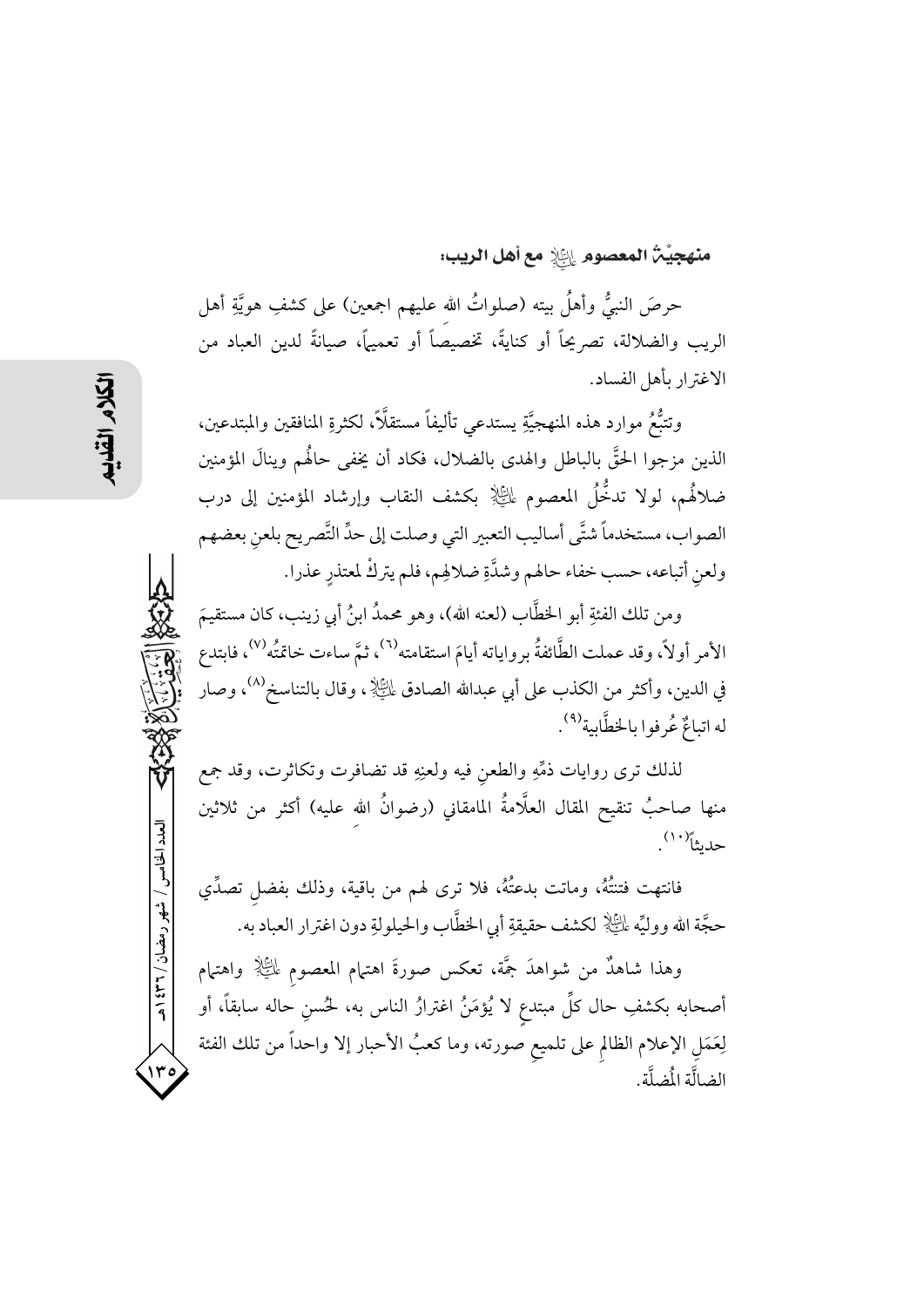وسنكتفي بنقل ما وردَ عن الأئمة (عليهم السلام) وكبار الصَّحابة في تكذيب كعب الأحبار والطعن في دينه، مضافاً لبعض كلمات أعاظم فقهائنا في حقِّه، تصديقاً لما قلناه، وتحقيقاً لما دمناه، فنقول:

المحور الأول: كعبُ الأحبارِ عند المعصومِ ﷺ والذي وصل إلينا ممَّا روى عن أهل آية التطهير (صلواتُ الله عليهم) في حقِّ كعب الأحبار صريحٌ في كذب لسانه، وعدم إيهانه، ممَّا يجعلُهُ مفضوحًا أمرُهُ، مكشوفَاً سترُهُ، فلا يلتبسُ حالهُ على رواتنا، ليحصلَ الدسُّ منه في رواياتنا، كما قد يتوهَّمُهُ جاهلٌ، أو يدَّعيه مُمَاحل. أمير المؤمنين عليٌّ (صلوات الله عليه) يصِفُهُ بالكذَّاب: أَوَّلُ من وصف كعب الأحبار بالكذَّاب هو أميرُ المؤمنين لِمائِيلٍٚ ؛ قال ابنُ أبي الحديد: [روى جماعةٌ من أهل السِّيَر: أنَّ عليَّاً  $للَّيِّلا كان يقول عن كعب الأحبار: "إنَّه$ الكذَّاب". وكان كعبُ منحرفاً عن على التَّلِإِ ](١١). تأييدُ نقل ابن أبي الحديد: أقول: ويشهد لما رواه ابنُ أبي الحديد ما رُويَ عن ابن عباس، قال: سألتُ عليَّاً

ءَلِنَيْالٍا عن معنى قوله تعالى: {رُدُّوها عَلَيَّ فَطَفِقَ مَسْحاً بِالسُّوقِ والأَعْناقِ}؟ فقال: "ما بلغَكَ فيها يا ابن عباس"؟

قلت: سمعت كعباً يقول: اشتغل سليهانُ بعرض الأفراس حتى فاتته الصلاة، فقال: {ردُّوها عليَّ} يعني الأفراس، وكانت أربعة عشر فرساً، فضربَ سُوقَها وأعناقَها بالسيف، فقتلها، فسلبه الله ملكَهُ أربعةَ عشَرَ يوماً، لأنَّه ظلَمَ الخيلَ بقتلها. الكلام القلاب

تنزيه الأخدا

ابن محمود العامل

 $\mathbf{w}$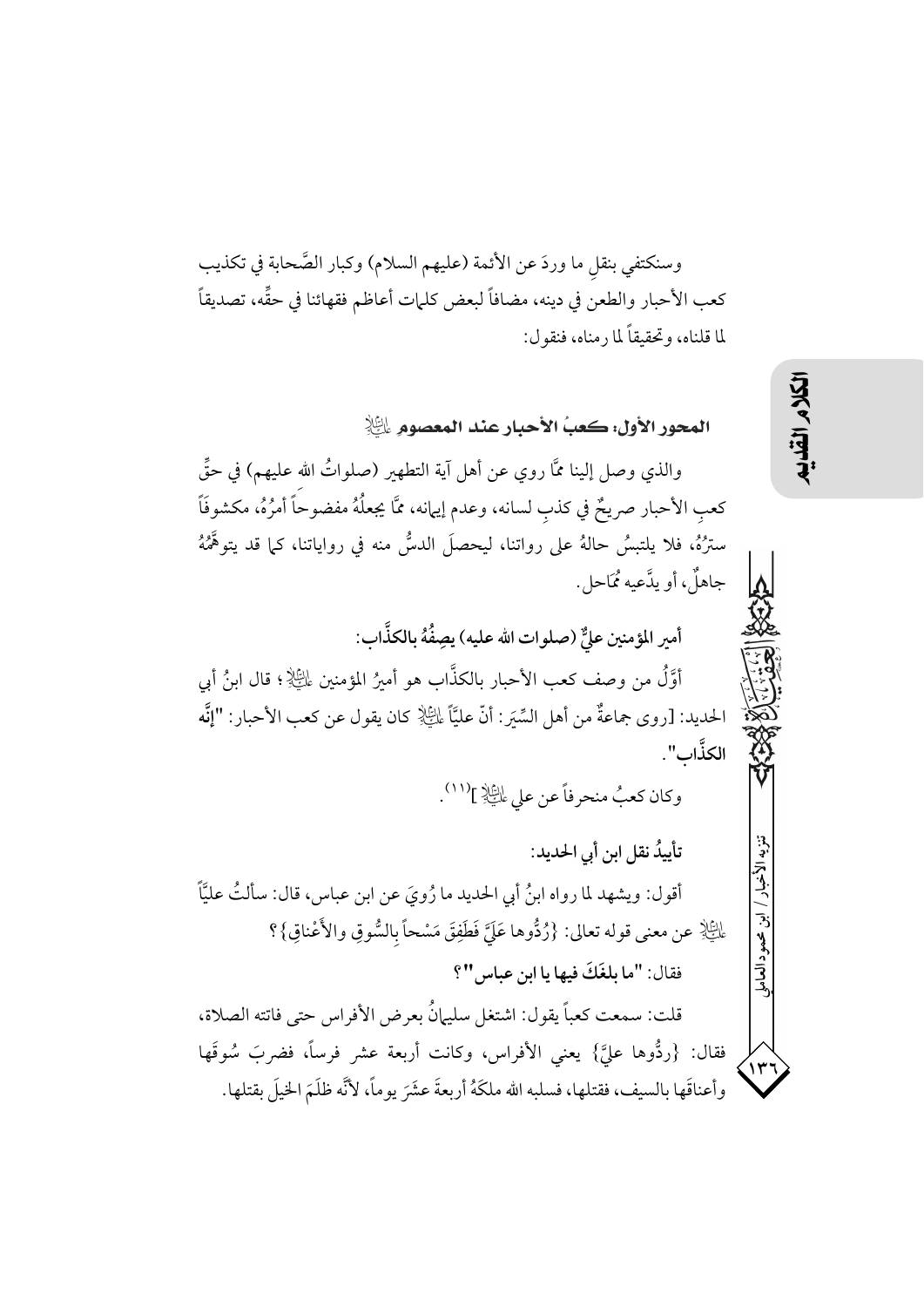فقال عليٌّ لِلنَّيْلِا : "كذبَ كعبٌ، لكنْ اشتغَلَ سليهانُ بعَرْض الأفراس ذات يوم، لأَنَّه أرادَ جهادَ العدو، حتَّى توارت الشَّمس بالحجاب، فقال ــ بأمر الله تعالى ــ للملائكة الموكلين بالشمس: {ردُّوها عليَّ} فرُدَّت، فصلَّى العصرَ في وقتها. وإنَّ أنبياءَ الله لا يظلِمونَ، ولا يأمرون بالظُّلم، لأنَّهم معصومون مطهَّرون''<sup>(١٢)</sup>.

فائدةٌ صدوقيَّة:

قال الشَّيخُ الصَّدوقُ (رضوانُ الله عليه): إنَّ الجُهَّال من أهل الخلاف يزعُمُون: أنَّ سليهان عليَّالٍا اشتغل ذات يوم بعرض الخيل حتى توارت الشمس بالحجاب، ثمَّ أمر برَدِّ الخيلِ، وأمر بضرب سُوقها وأعناقها، وقتلها، وقال: إنَّها شغلتني عن ذِكْرٍ ربِّي!!

وليس كما يقولون!! جلَّ نبيُّ الله سليهان لِمَليَّكَلاٍ عن مثل هذا الفعل، لأنَّه لم يكن للخيل ذنبٌ فيضرب سوقها وأعناقها، لأنَّها لم تعرضْ نفسها عليه، ولم تشغله! وإنَّل عُرضت عليه، وهي بهائم غبر مُكلَّفة!!

والصحيح في ذلك: ما روي عن الصادق لِلنَّيْلَا ۚ أنه قال: "إنَّ سليهان بن داود $\mathbb{H}$  عُرِضَ عليه ذات يوم بالعشيِّ الخيلُ، فاشتغل بالنَّظرِ إليها، حتَّى توارت الشَّمسُ بالحجاب.

فقال للملائكة: ردُّوا الشَّمسَ عليَّ حتَّى أصلىَ صلاتي في وقتها، فرَدُّوها، فقامَ فَمَسَحَ ساقَيْهِ وعنُقَهُ، وأمرَ أصحابَهُ الذين فاتتهم الصلاةُ معه بمثل ذلك، وكان ذلك وضوءَهم للصَّلاة.

ثمَّ قام فصلى، فلمَّا فرغ غابت الشَّمسُ، وطلعت النُّجوم: وذلك قول الله عزَّ و جلَّ:

{ووَهَبْنا لِداوُدَ سُلَيْهانَ نِعْمَ الْعَبْدُ إنَّه أَوَّابٌ إذْ عُرضَ عَلَيْه بِالْعَثِيِّ الصَّافِناتُ  $1 - 1$ الْجِيادُ فَقالَ إِنِّي أَحْبَبْتُ حُبَّ الْحَيْرِ عَنْ ذِكْرٍ رَبِّي حَتَّى تَوارَتْ بِالْحِجابِ رُدُّوها عَلَيّ

العدد الخامس / شهر رمضان / ۲۳۱ ه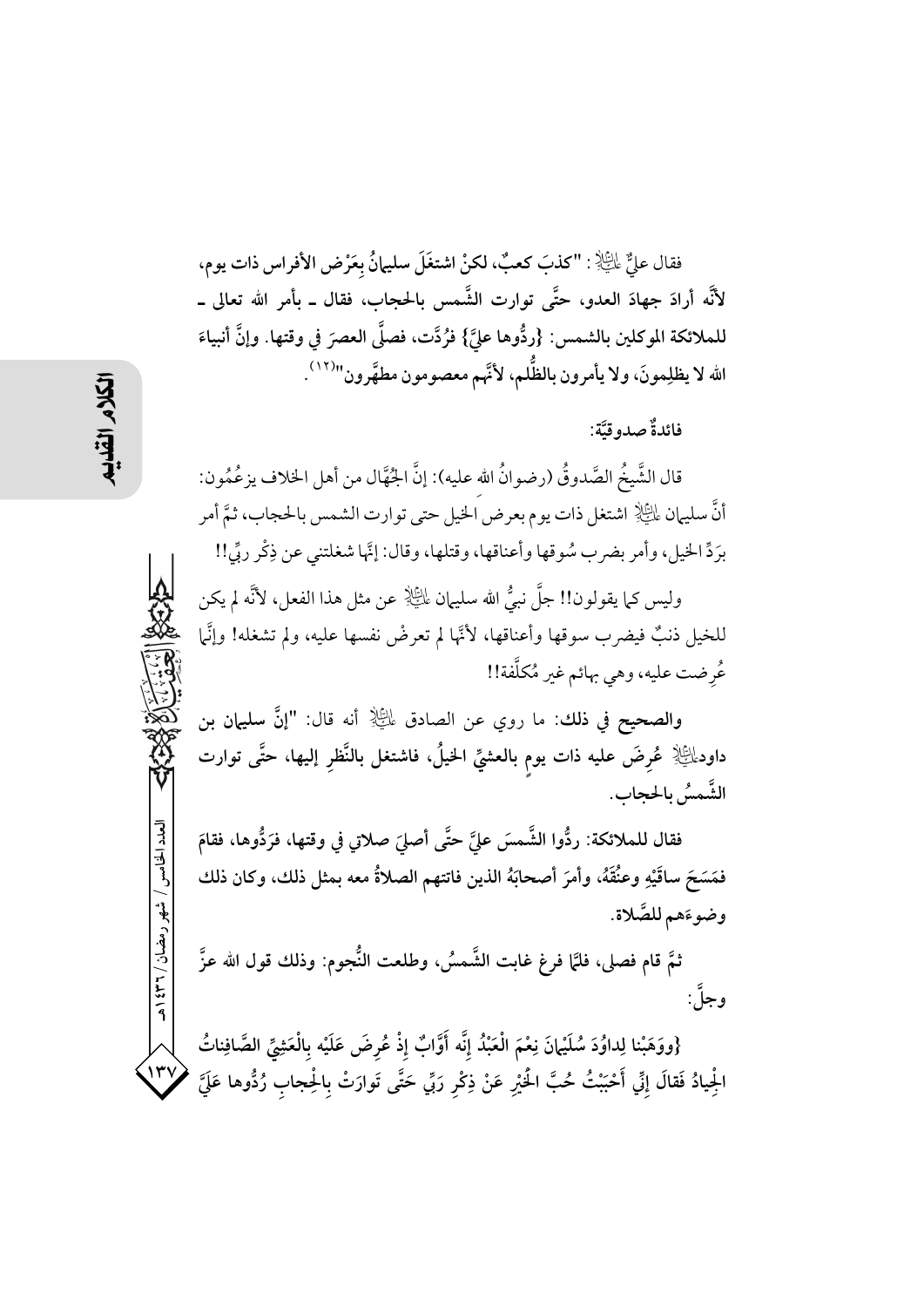فَطَفِقَ مَسْحاً بِالسُّوقِ والأَعْناقِ} "<sup>(١٣)</sup>.

فائدةٌ لُغَو يَّة:

قال الرَّاغبُ الاصفهاني: (العشيُّ) من زوال الشمس إلى الصباح، والعشاء من صلاة المغرب إلى العتمة (١٤).

الإمامُ الباقرِ عليَّالاٍ يكذِّبُهُ:

روى فخرُ الطائفة ثقةُ الإسلام الكليني ﷺ بإسناده عن أجلَّاء الثِّقات والمحدِّثين، حديثَ تكذيب الإمام الباقر لِلتِّلا إلكعب الأحبار، وتفصيل الحديث:

علُّ بنُ إبراهيم، عن أبيه؛ ومحمدُ بنُ إسماعيل، عن الفضل بن شاذان، جميعاً عن ابن أبي عُمَير، عن عمر بن أُذَينة، عَنْ زُرَارَةَ قَالَ: كُنْتُ قَاعِداً إِلَى جَنْبِ أَبِي جَعْفَرِ للَّيْلَا ۚ وهُوَ مُحْتَبِ [الاحتباء: ضمُّ الركبتين إلى الصدر]، مُسْتَقْبِلُ الْكَعْبَةِ، فَقَالَ: "أَمَا إِنَّ النَّظَرَ إِلَيْهَا عِبَادَةٌ".

فَجَاءَه رَجُلٌ مِنْ بَجِيلَةَ ـ يُقَالُ لَه عَاصِمُ بْنُ عُمَرَ ـ فَقَالَ لأَبِي جَعْفَرِ لِلَّيْلِا : إِنَّ كَعْبَ الأَحْبَارِ كَانَ يَقُولُ: إِنَّ الْكَعْبَةَ تَسْجُدُ لِبَيْتِ الْمُفْدِسِ فِي كُلِّ غَدَاةٍ!! فَقَالَ أَبُو جَعْفَرِ لِمَلِيَّانٍ : "فَمَا تَقُولُ فِيهَا قَالَ كَعْبٌ؟!"..

فَقَالَ: صَدَقَ، الْقَوْلُ مَا قَالَ كَعْبٌ.

فَقَالَ أَبُو جَعْفَرِ لِلَّيْلِا : "كَذَبْتَ! وكَذَبَ كَعْبُ الأَحْبَارِ مَعَكَ"، وغَضِبَ. قَالَ زُرَارَةُ: مَا رَأَيْتُه اسْتَقْبَلَ أَحَداً بِقَوْلِ: "كَلَبْتَ" غَيْرَه...الحديث<sup>(١٥)</sup>.

ولا يخفي أن التعبير بـ [كذب كعبٌ] صريحٌ في كونِهِ كاذباً عند إمامنا الباقر لِيَلَيْلِا ، وإلا لقال: أخطأ كعب، أو: هذا كذبٌ، ليحتمل أن يكون الخبر كذباً، وإن لم يكن المخبر قاصداً للكذب، وغيرها من أساليب التعبر.

## الكلام القلابه

تنزيه الأخبار

، ابن محمود العامل

 $(\mathsf{y})$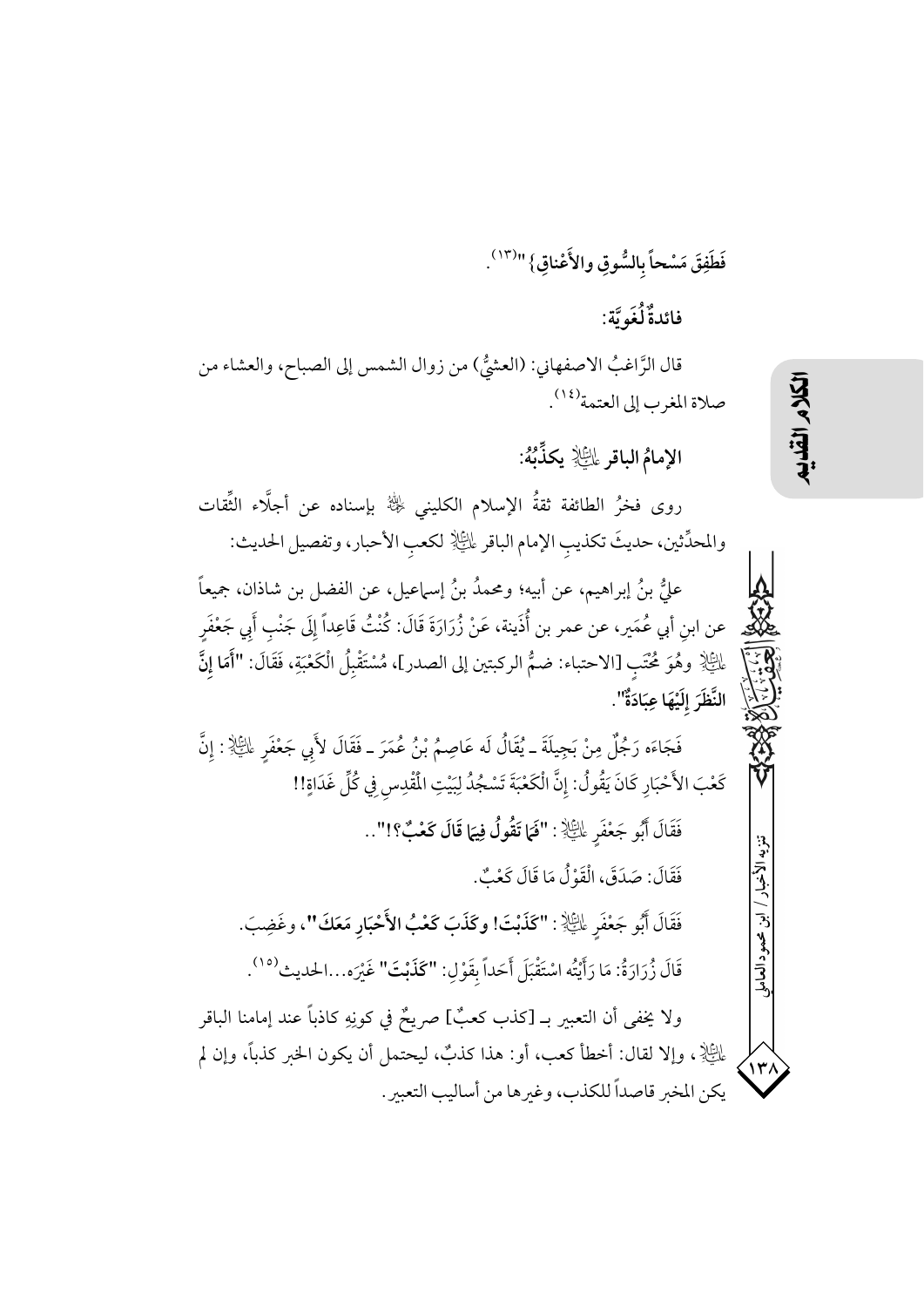فاختيارهم هذا التعبير دون غيره صريحٌ في إرادتهم كشفَ هويةِ كعبٍّ، وإسقاط أخباره عن الاعتبار.

وكذلك الحال في عبارات تكذيب كعب الآتية على لسان الصحابة، وقد حاول بعض علماء العامة تخفيف شدة التعبير، فزعم أنَّ المراد بكذب كعب خطأُه واشتباهُهُ، وهو خلطٌّ بين تكذيب الخبر وتكذيب المخْبر، فيا للحُبِّ كيف يُعمى ويُصِمُّ؟!!

فمعنى الكاذب في اللغةِ جلِّ لا إبهام فيه، ولا اشتراك في لفظه، وهو الذي يخبرُ بخلافِ الواقع قاصداً متعمِّداً، وإلا سمَّوهُ مشتبهاً ومخطئاً ومتوهِّماً ونحوها من الألفاظ الدالَّة على الخطأ في الإخبار، وشاهدُ ذلك التَّبادر.

وأمَّا استعمالاً فلم نعثر في القرآن ولا في السُّنَّة النبويَّة ولا في استعمالات المتشرِّعة وغيرهم ما يفيد إرادة المخطئ من لفظ الكاذب!!

ثمَّ لو سلَّمنا بلم زعموه، ألم يسألوا أنفسهم: لماذا عَدَلَ أمير المؤمنين لِلثِّيالِإ والصحابة ـ الذين سنوافيك بأخبارهم ـ عن التعبير بـ (أخطأ كعب) إلى "كذب كعب"؟!

ويمكرون...

المحور الثاني: كعبُ الأحبارِ عند الصَّحابِــٰ;.

لقد كان موقفُ كبار الصَّحابةِ وأجلَّائهم كموقفِ سيِّدهم أمير المؤمنين لِلتِّلِلهِ ، حيثُ كانوا يسارعون إلى فضح كذب كعب الأحبار، وكشفِ هويَّته، كلَّما أُتيحت لهم الفرصةُ وفُسِحَ أمامَهم المجال.

والنَّهاذج التي سنستعرِضُها توضُّحُ موقفهم، رغمَ تفاوتِ مكاناتهم الاجتماعية، واختلافٍ مواقفِهم السياسية.

مدد الخامس

، شهر رمضان / ۲۳۱ ) هـ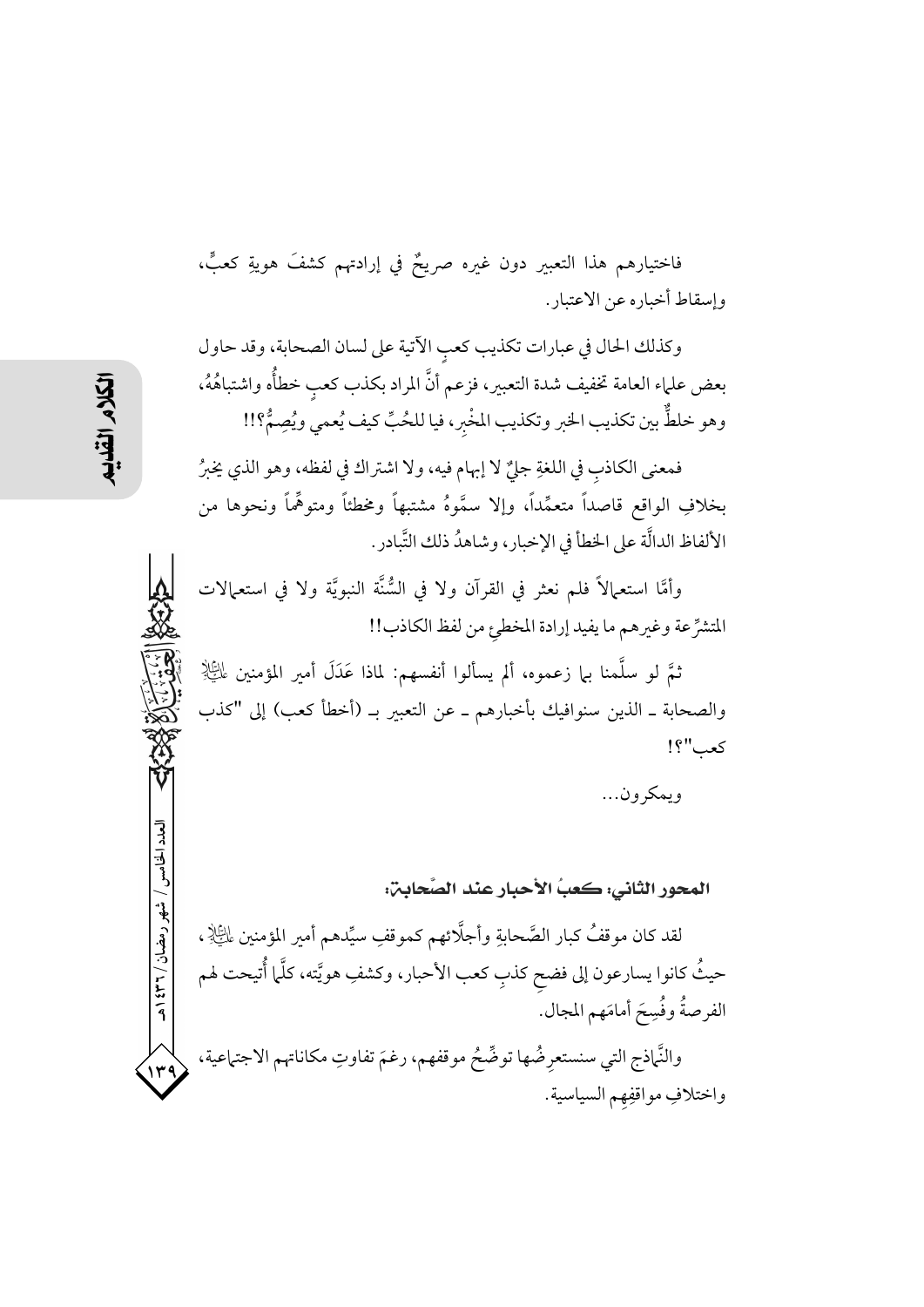أبو ذر الغفاري (رضوان الله عليه) يفضحُ هويَّتَهُ اليهوديَّة:

ومقامُ سيِّدنا أبي ذر (رضوانُ الله عليه) ومكانتُهُ وعلوُّ شأنِهِ أشهر من نارِ على علم، ويكفيه ما رواهُ المؤالفُ والمخالفُ من قول النبي ﷺ فيه: "ما أظلَّت الخضراءُ ولا أقلَّت الغَبراءُ على ذي لهجةٍ أصدق من أبي ذَرٍّ "<sup>(١٦)</sup>.

روى جمعٌ من المؤرِّخين خبرَ اعتراض أبي ذر (رضوان الله عليه) على عثمان وسياسته، وكان ذلك بحضور كعب الأحبار مستشار عثمان، فقال كعب لأبي ذر: ألا تتقى الله يا شيخ، تجيب أمير المؤمنين بهذا الكلام؟!

فرفع أبو ذر عصا كانت في يده، فَضَربَ بها رأسَ كعبٍ، ثم قال له: [يا ابن اليهوديّين!! ما كلامُك مع المسلمين؟! فوالله ما خرجت اليهوديَّةُ من قلبك بعدُ]<sup>(١٧)</sup> .

تعقيبٌ قشيب:

قال صاحبٌ رائعةِ التَّصانيف في القرن العشرين (الغدير)، ذو البيان المصقع، واليراع المبدع، الذي أثنى على كتابه المؤالفُ والمخالف ــ تعقيباً على رواية أبي ذر الغفاري (رضوانٌ الله عليه) الآنفةِ الذِّكرِ ـ :

[فنداءُ أبي ذر ـ في موقفه هذا ـ نداءُ القرآن الكريم، ونداء المشرِّع الأعظم، ونداء تابعيهما من الصَّحابة والتابعين.

ولا يردُّ ذلكَ إلا مثلُ كعب الأحبار، الذي هو حديثُ عهدٍ باليهوديَّة، وقد اعتنق الاسلام أمس، على حين إنه لم يُسْلم طيلةَ عهد النبوَّة!! وإنيا سالَمَ على عهد عمر

ولا أدري! هل حَدَتْه إلى ذلك الحقيقة؟ أو الفَرَقُ من بطش المسلمين وشوكتهم؟ أو الطَّمعُ في العطاء الجاري؟ تنزيه الأخبار

ابن محمود العامل

 $\frac{1}{2}$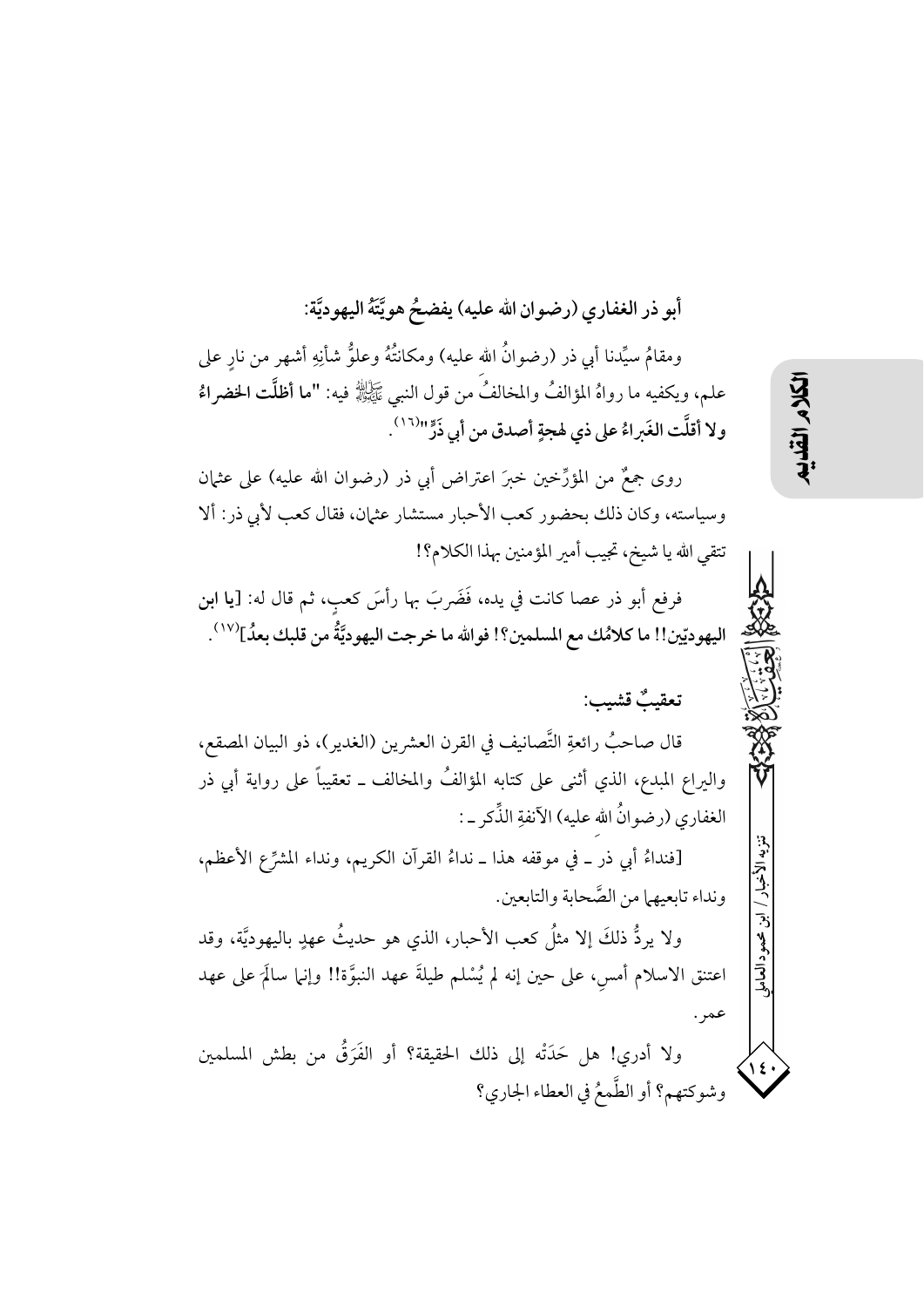ولا أدرى أيضاً! أنَّه \_ في مدة إسلامه القصىرة \_ هل أحاط خىراً بنواميس الاسلام وفروضه وسُنَنِهِ أو لا؟ ولا أحسبُ!! كما أوعز إليه أبو ذر الناظرُ إليه من كَثَبٍ، حيث قال له: يا ابن اليهوديَّة! ما أنتَ؟ وما هاهنا؟

وكان من حقِّهِ أن يؤدَّبَ بالِحْجَنِ، كما فعله سيِّدُ غِفَارٍ، ساء الخليفةَ أم سرَّه!! لأنَّه لم يكن أهلاً للفتيا، فأفتى تِجاهَ عالِمٍ من علماء الصحابة الذي مِلأُ إهابِهِ العلمُ بِالكتابِ والسُّنَّة، وحَشوُ ردائِهِ الفروضُ والسُّنَنِ، ولا يُفرغُ إلا عن رسول الله ﷺ، وما أظلَّت الخضراءُ وما أقلَّت الغبراءُ من ذي لهجةٍ أصدقَ وأوفى من أبي ذر](١٨).

عبد الله بن عباس يكذِّبُهُ ويطعنُ في دينه ويشتمُهُ:

روى الطَّبري (من علماء القرن الثالث الهجري) بإسناده، عن عكرمة، قال: بينا ابنُ عباس ذات يوم جالسٌ، إذ جاءه رجُلٌ، فقال: يا ابن عباس! سمعتُ العجبَ من كعب الحبر، يذكِّرُ في الشمس و القمر!!

قال: وكان متَّكئاً، فاحتفزٍ، ثمَّ قال: وما ذاكِ؟

قال: زعم أنَّه يُجاءُ بالشمس والقمر يوم القيامة، كأنَّها ثوران عقيران، فيُقذفان في جهنَّم!

قال عكرمة: فطارت من ابن عباس شفةٌ، ووقعت أخرى غضباً، ثمَّ قال: كذبَ كعبٌ، كذبَ كعبٌ، كذبَ كعبٌ ـ ثلاث مرات ـ بل هذه يهوديَّةٌ، يريد ادخالها في الإسلام!! الله أجلُّ وأكرمُ من أن يعذِّبَ على طاعته، ألم تسمع قول الله تبارك وتعالى: {وسخَّرَ لكم الشَّمسَ والقمرَ دائبَين}؟!

إنَّما يعني دَوُّوبَهُما في الطاعة، فكيف يعذِّبُ عبدَين يُثنى عليهما أنَّها دائبان في طاعته؟!!

قاتل الله هذا الحبر! وقبَّحَ حبريَّتَه! ما أجرأهُ على الله، وأعظمَ فريتهُ على هذين ١  $(55)$ 

العدد الخامس / شهر رمضان / ۲۳۱ ه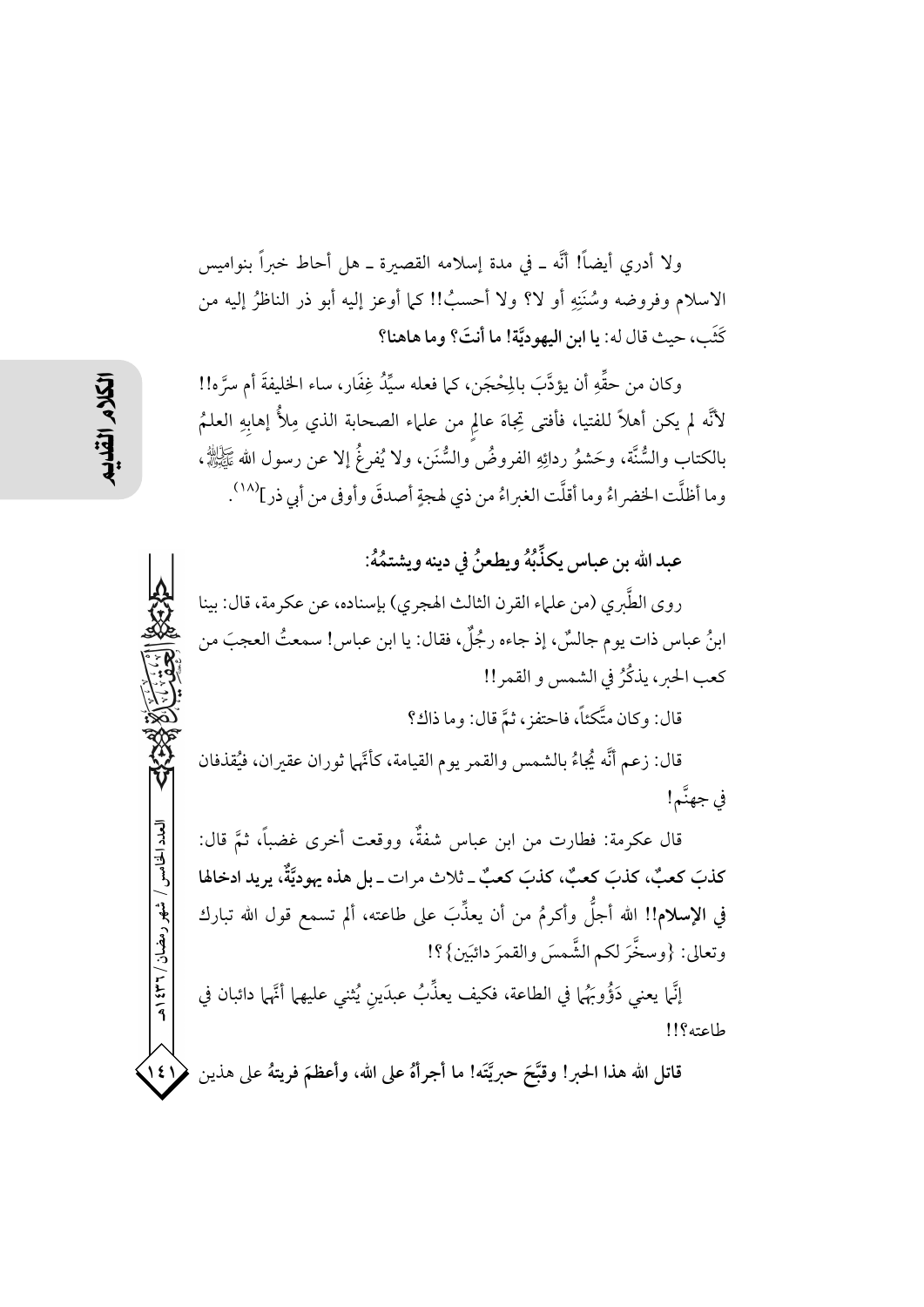العبدين المطبعين لله؟!!

قال: ثم استرجع مراراً، وأخذ عُوَيداً من الأرض، فجَعَلَ ينكتُهُ في الأرض، فظل كذلك ما شاء الله...الحديث<sup>(١٩)</sup>.

أقول: فانظر إلى قوله ثلاثاً: [كذب كعب]، وقوله: [بل هذه يهوديَّةٌ، يريد ادخالها في الإسلام]، وقوله: [قاتل الله هذا الحبر! وقبَّحَ حبريَّتَه]، وقوله: [ما أجرأهُ على الله، وأعظمَ فريتهُ..]، لترى أنَّ كعباً عند هؤلاء كان متَّهماً في دينه فضلاً عن روايته!!

الصَّحابيُّ الجليل حذيفة بنُ اليهان يكذِّبُهُ: وحذيفةٌ بنُ اليهان (رضوانٌ الله عليه) ذاكَ الصَّحابيُّ الجليل والثِّقةُ الأمين، والمعدودُ في خواصٍّ أمير المؤمنين لِماثِيالٍا ، وقد كانَ النبي ﷺ أسرَّ إليه بأسماء المنافقين من صحابته! ممَّا يدلُّلُ على رسوخ إيهانه وسلامة قلبه بحيثُ صار مستودعاً لأخطر الأسرار!!

قال ابنُ حَجَر<sup>(٢٠)</sup>: وأخرجَ ابنُ أبي خثيمة بسندٍ حسن، عن قتادة، قال: بلَغَ حُذيفةَ أنَّ كعباً يقول: إنَّ السهاءَ تدورُ على قطبِ كالرَّحي.

فقال: كذبَ كعبٌ!! إنَّ الله يقول: {إنَّ اللهَ يُمْسِكُ السَّبَاوَاتِ والأرضَ أنْ تَزُولا} (٢١).

عبد الله بن مسعود يكذِّبُهُ، ويطعنُ في دينه: عن مغيرة، عن إبراهيم، قال: جاء رجلٌ من أصحاب ابن مسعود إلى كعب الأحبار، يتعلم منه العلم، فلمَّا رجع، قال له ابن مسعود: ما الذي أصبتَ من كعب؟ قال: سمعتُ كعباً يقول: إنَّ السماءَ تدورُ على قطب مثلَ قطب الرحا، في عَمودٍ على منكب ملك!

以外

تنزيه الأخبار

ابن محمود العامل

۱٤١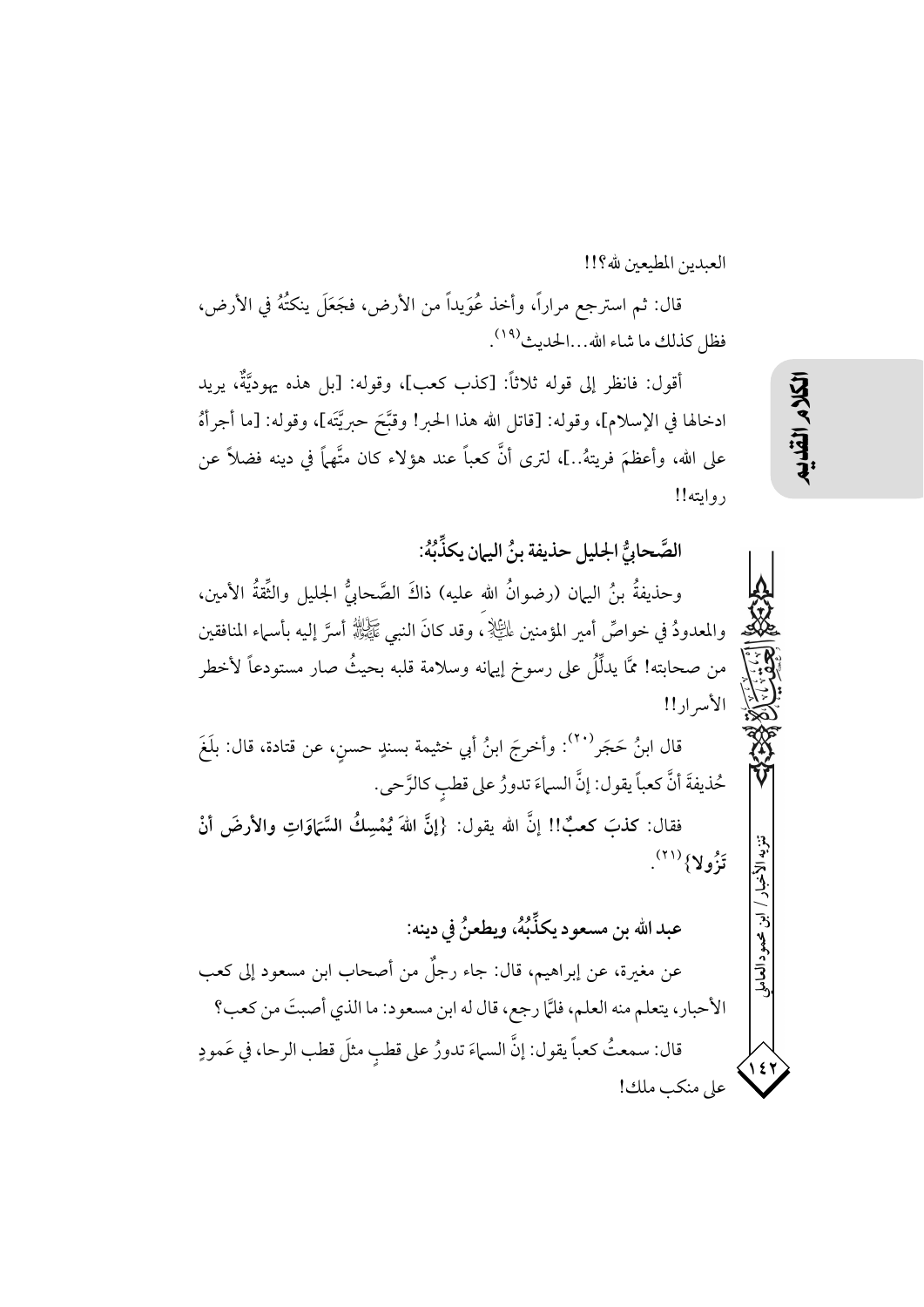فقال له عبد الله: وددتُّ أنَّك انقلبتَ براحلتكَ ورحْلِها! كذب كعبٌ! ما ترك يهوديَّته!

إنَّ الله تعالى يقول: {إن الله يمسك السياوات والأرض أن تزولا}، إنَّ السياوات لا تدور ، ولو كانت تدور لكانت قد زالت<sup>(٢٢)</sup> .

المحورُ الثالث: كعبُ الأحبارِ عند علمائنا (أعزَّهم الله):

لا يخفى على المتتبِّع لكُتُب فقهاءِ الطَّائفة (أعزَّهم الله تعالى) أنَّهم لم يعتدُّوا بكعب الأحبار ولا برواياته، وتعاملوا معه كما يتعاملونَ مع أبي هريرة ووهب بن منبه وأضرابهما ممَّن اشتهروا بكذبهم على الله ورسوله ﷺ.

وأهملوا ذكره في مصنَّفاتهم الرِّجاليَّة، وذلك لوضوح حاله وظهور فسادِ عقيدته، وانحرافِهِ عن أمير المؤمنين لِلتِّالِ واشتهار كذبه وموضوعاته، وكثرةِ إسر ائيليَّاته التي دسَّها في كتب المخالفين.

وتراهم إنْ تعرَّضوا لذكره فيتعرَّضون له بالطَّعن، وننقلٌ بعض النهاذج من تعرُّضهم له وتعريضاتهم به.

صدوقُ الطَّائفة الشيخ الصدوقُ (رضوانُ الله عليه):

قال الصَّدوق ﴿ لَهُ عندَ الحديث عن الإمام الخاتم (أرواحنا فداه): […فلم لا يقع التَّصديق بأمر القائم للَّظِّلِ أيضاً من طريق السمع؟ وكيف يصدِّقون ما يَردُ من الأخبار عن وهب بن المنبه، وعن كعب الأحبار، في المحالات التي لا يصحُ شيءٌ منها في قول الرسول ﷺ، ولا في موجب العقول؟ ولا يصدِّقون بيا يرد عن النبي ﷺ والأئمة لِهِيَلِيْمٌ في القائم وغيبته وظهوره؟!..](٢٣).

ومفاد كلام الصدوق (رضوانُ الله عليه) كونُ كعب من الكذَّابين الذينَ اكثروا  $\langle \mathfrak{sp} \rangle$ 

العدد الخامس / شهر رمضان / ۲۳۱ ه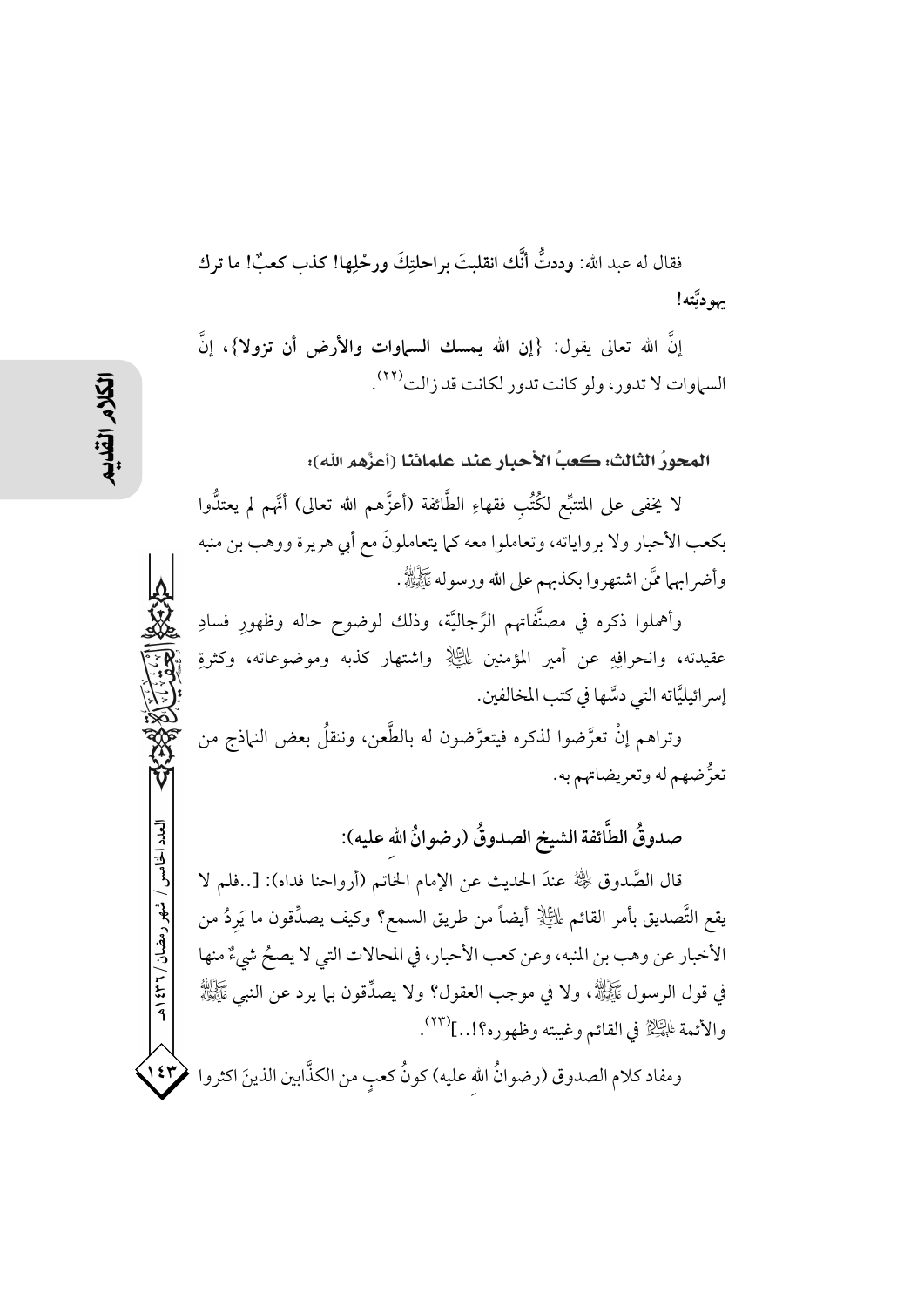وأفرطوا في اكاذيبهم بحيثُ زعموا المحالات، كما يفيد بأنَّ غيرَنا كانوا ياخذون دينهم منه ومن أضر ابه.

محمَّد بن جرير الطيري ڀِلِيُّهِ :

قال ﴿ لَهِ الْهَاءُ طَاعِناً فِي رِواةِ المخالفين: [ومن رواتكم: كعب الأحبار! الذي قام إليه أبو ذر، بين يدي عثمان، فضرب رأسه بمحجَنِهِ، وقال له: يا بن اليهودية!! متى كان مثلُك يتكلم بالدين؟! فوالله ما خرجَتِ اليهوديَّةُ من قلبك]<sup>(٢٤)</sup>.

أبو الفتح الكراجكي (رضوانٌ الله عليه) :

هو القاضي أبو الفتح محمد بن علي بن عثمان الكراجكي، من أجلَّة علمائنا الفقهاء والمتكلِّمين، تلميذ شيخَى الطَّائفة المفيد والطوسى (رضوانُ الله عليهم))، توفِّي سنة ٤٤٩ هجرية<sup>(٢٥)</sup>.

قال متعجِّباً من أغلاط المخالفين: (ومن عجيب أمرهم، وظاهر عنادهم: أنَّهم يرَوْنَ وجوبَ العمل بأخبارِ الآحاد، فإذا أورد إليهم خبرٌ عن أحَدِ العترة الأبرار، والأئمَّة الأطهار، أهل بيتِ النُّبوَّة، ومعدن العلم والحكمة، صلوات الله عليهم أجمعين، لم يُصغوا إليه، ويَدَعوا المعقول عليه، وكان عندهم دونَ أخبار الأحاد رتبةً، وأقلَّ منها در جةً .

ويختارون عليه أخبارَ أبي هريرةَ الذي قال له النبيُّ ﷺ: "إنَّ فيكَ لشعبةً من الكُفْرِ "(٢٦).

[وعدَّ جملةً منهم، إلى أن قال]:

وأخبارَ كعب الأحبار! الذي قام إليه أبو ذر ﴿ لَٰٓ ،فضربَهُ بين يدي عثمان على رأسه بالمحجنَةِ، فشجَّهُ، وقال: يا ابن اليهوديَّةِ، متى كان مثلُكَ يتكلَّمُ في الدِّين؟!  $\frac{122}{122}$ فوالله ما خرجَتِ اليهوديَّةُ من قلبك!!)(٢٧).

# لكلام القلابيم

تنزيه الأخيار

ابن محمود العامل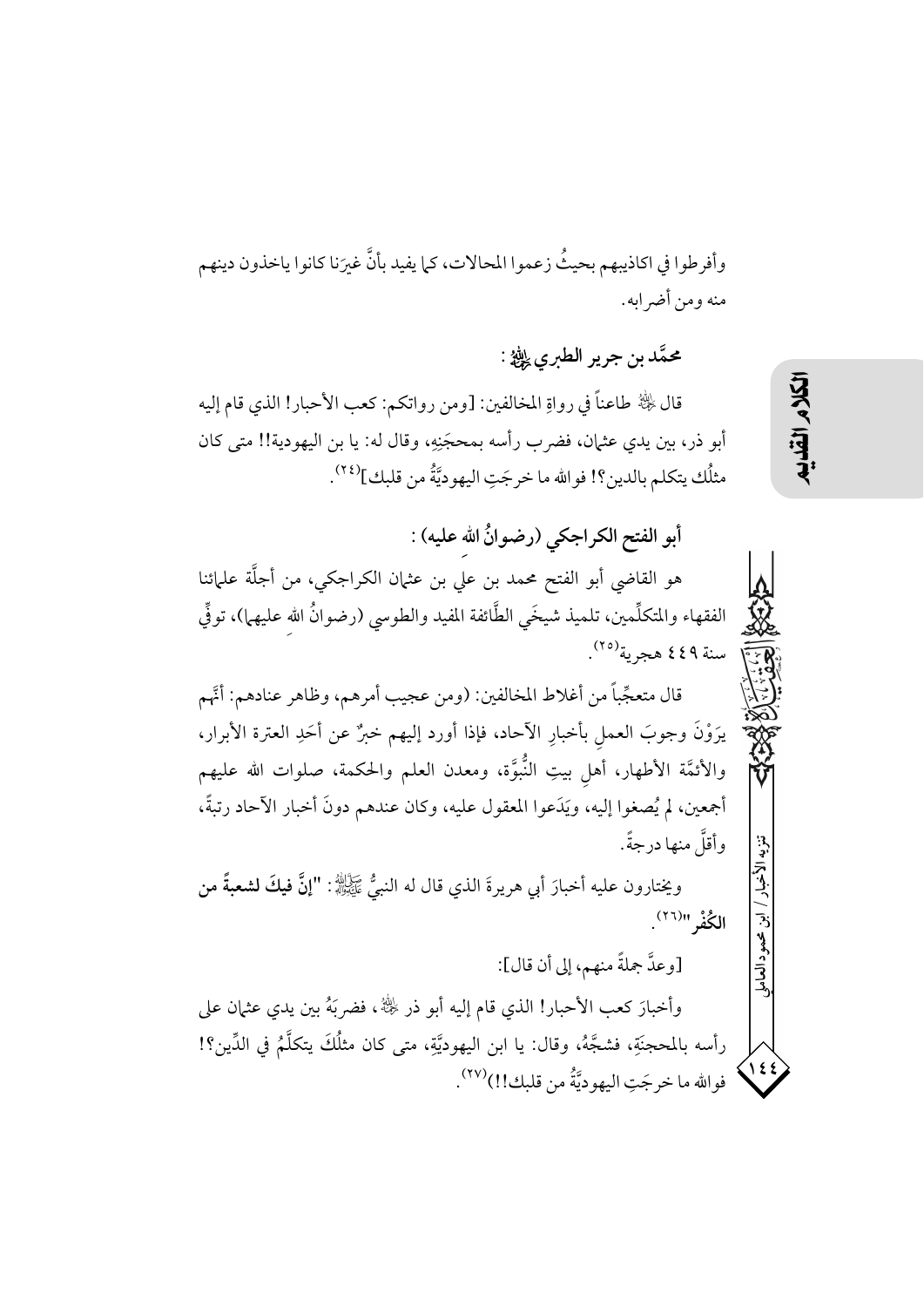الشيخ البهائي إِلَيْٰ يَهْجو كعباً: فقد قال ـ في رائيَّتِهِ المشهورة ـ مخاطباً صاحب العصر (أرواحنا فداه): وناهيـكَ مـن مجـدٍ بـهِ خصَّـهُ البــاري ويـــا مــــن مقــــــــاليد الز مـــان بكفـــه أغـث حـوزةَ الإيـمان واعمُـرْ ربوعَـهُ مصلح فلــم يبــق منهــا غــير دارس آثــارِ عصب وا وقمسادَوا في عُتبوٍّ وإصرار وأنقسذ كتسباب الله مسن يسد عصسية يحيدون عن آياتــــــــــه لروايةٍ رواها أبو شعيونَ عن كعب الاحبارِ والقصيدةُ طويلةٌ، اخذنا منها موضع الحاجة<sup>(٢٨)</sup>. كعب الأحبار في كتب الرِّجال: لم يتعرَّض معظمُ علماء الإماميَّة في مصنَّفاتهم الرجاليَّة لترجمة كعب الأحبار، وذلك لوضوح فساد حاله ودينه وروايته، مضافاً لعدم وقوعه في سندِ شيءٍ من رواياتنا كـما ستقِفُ عليه قريباً. نعم، لما ذكر بعضُ علمائنا في مصنَّفاتهم رواياتٍ عامِّيَّة عن كعب الأحبار ــ في مقام الإلزام، أو التسامح كما أشرنا ـ ترجمَ له بعضُ علماء الرجال من أصحابنا ترجمةً مختصر ةً، مقصورةً على ذمِّه وقدحِه" . لعدد الخامس المحور الرابع: مرواياتٌ كعب الأحبار في تراثنا الرِّوائي: شهر رمضان / ۲۶۱ هـ إنَّ مرويَّات كعب في تراثنا الرِّوائيِّ تتصفُ بأوصافٍ أربعة: الأول: خلوُّ عمدةٍ كتبنا الرِّ وائيَّة \_ وهي الأصو لُ ونحوها التي اعتمدت عليها الكتب الأربعة ــ من روايات كعب، فلن تعثرَ فيها ولو على رواية واحدة له. الثاني: رواياتُهُ في بقيِّةِ كتُبنا تكادُ تُعدُّ على الأصابع لنُدرتِها، بحيثُ لو أردنا  $\sqrt{\frac{2}{1}}$ مقابلتها بتراثنا الرِّوائيِّ لكانت كالعدم، إذ إنَّ نسبتها لا تبلغ الواحد من عشرة آلاف!!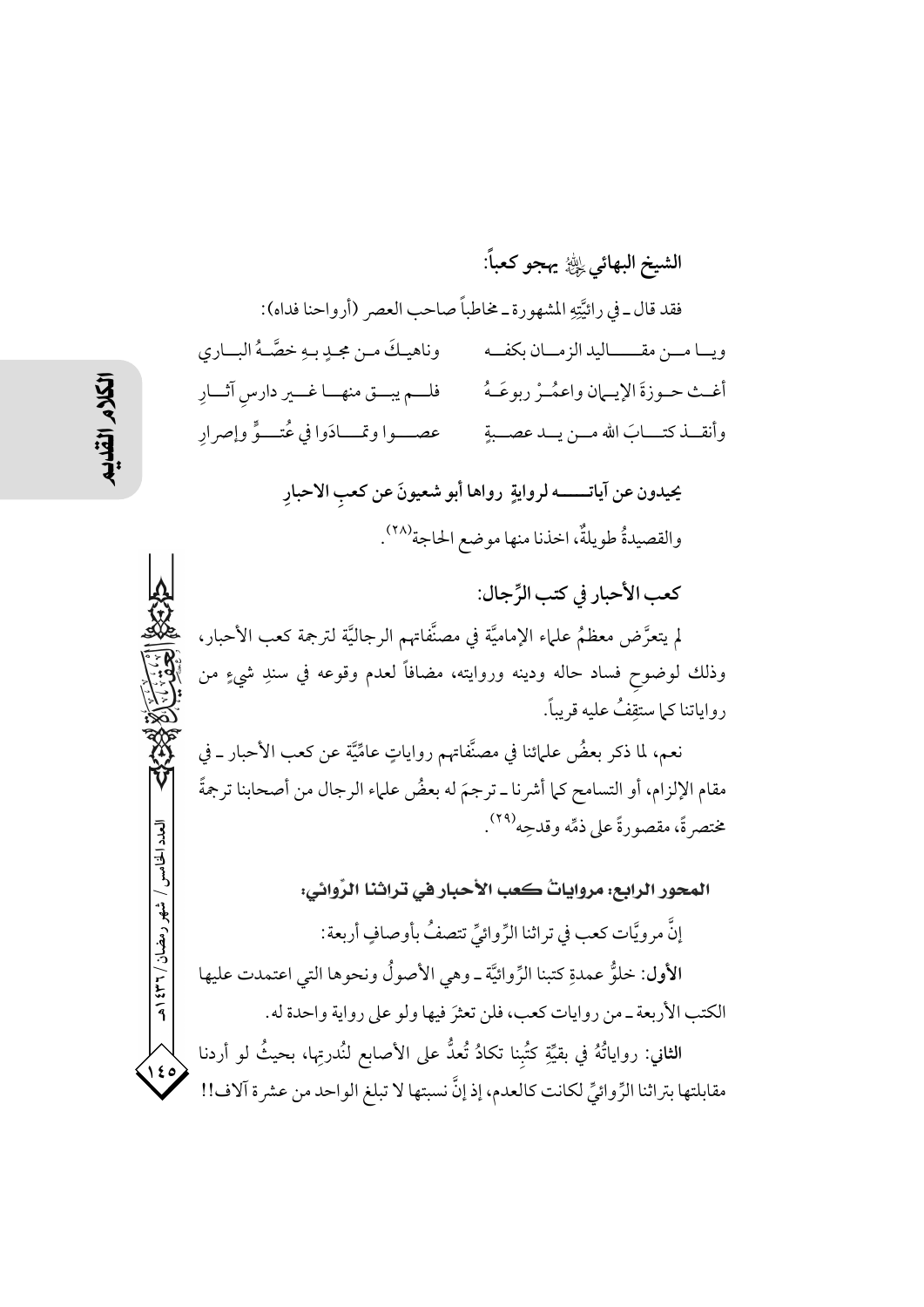وخذ مثالاً لذلك كتاب جامع أحاديث الشيعة، لمؤلِّفه السيد البروجردي (رضوانُ الله عليه)، فقد جمع فيها ما يقارب سبعين ألفاً من تراثنا الرِّوائي، والمروي فيها عن كعب الأحبار أربعُ روايات لا غير!!

الثالث: كون جميع مروياته منتهيةً به، فلا تجد له روايةً واحدةً عن المعصوم $\mathbb{H}$ ي ممَّا يسلبُ مرويَّاتِهِ أيةَ قيمةٍ اعتباريَّةٍ، لعدم حجيَّةِ قولِ أوفعل أوتقريرِ غير المعصوم عندنا، أو ما كان مرجعُهُ إلى المعصوم لِلَّظِيلِ ، مضافاً لكونه كذَّاباً كما عرفت.

الرابع: كونها ملزمةً للخصم أو سليمة المضمون.

ولنستعرض بعض تلك الروايات تأكيداً على ما ذكرناه، وتحقيقاً لما وصفناها به، فنقول:

روى الشيخ الصدوق (رضوانُ الله عليه) بإسناده، عن عمر ابن حفص، عن زياد بن المنذر، عن سالم بن أبي جعدة، قال: سمعت كعب الأحبار يقول: إنَّ في كتابنا``"): أن رجلاً من وُلد محمدٍ رسول الله عَيَجِيلِلهُ يُقتَل، ولا يجفُّ عَرَقُ دوابِّ أصحابهِ حتَّى يدخلوا الجنَّة، فيعانقوا الحور العِين.

فَمَرَّ بِنا الحِسنِ عٰلَيًّالٍ ، فقلنا: هو هذا؟ قال: لا.

فَمَرَّ بِنا الحسين لِلتِّلِلَّا، فقلنا: هو هذا؟ قال: نعم (٣١).

وروى النُّعماني ﷺ بإسناده، عن عبد الله بن ضمرة، عن كعب الأحبار أنه قال: إذا كان يوم القيامة حُشِرَ الخَلْق على أربعة أصناف: صنف رُكبان، وصنفٌ على أقدامهم يمشون، وصنفٌ مكبون، وصنفٌ على وجوههم، صم بكم عمى فهم لا يعقلون، ولا يكلمون، ولا يؤذن لهم فيعتذرون، أولئك الذين تلفح وجوههم النار **۱٤**) وهم فيها كالحون.

تنزيه الأخدار

محمود العامل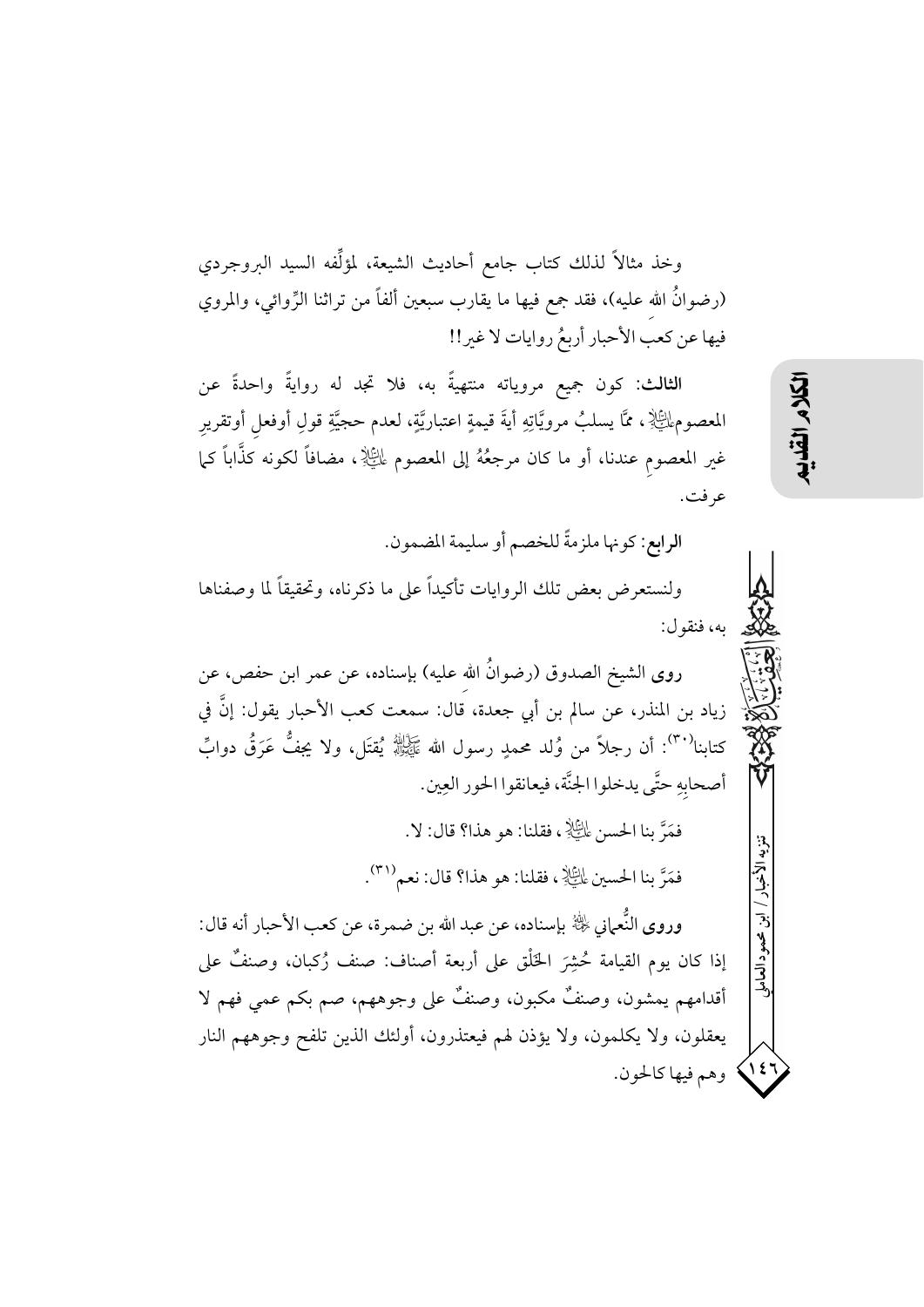فقيل له: يا كعب، من هؤلاء الذين يحشر ون على وجوههم وهذه الحال حالهم؟ فقال كعب: أولئك كانوا على الضلال والارتداد والنكث، فبئس ما قدمت لهم أنفسهم إذا لقوا الله بحرب خليفتهم، ووصى نبيهم، وعالمهم، وسيدهم، وفاضلهم، وحامل اللواء، وولي الحوض، والمرتجى والرجا دون هذا العالَم، وهو العلم الذي لا يجهل، والمحجة التي من زال عنها عطب وفي النار هوي، ذاك عليٌّ وربٍّ كعب.

أعلمهم علمًا، وأقدمهم سلمًا، وأوفرهم حلمًا، عَجِبَ كعبٌ ممَّن قَدَّم على عليٍّ غيرَهُ.

ومن نسل عليٍّ القائمُ المهديُّ، الذي يبدِّل الأرض غير الأرض، وبه يحتج عيسي بن مريم لِلتِّلاِ على نصاري الروم والصين.

إنَّ القائمَ المهدي من نسل على، أشبه الناس بعيسى بن مريم خلقاً وخُلقاً وسمتاً وهيبة، يعطيه الله عز وجل ما أعطى الأنبياء ويزيده ويفضله.

إنَّ القائم من ولد على الثِّالِ له غيبة كغيبة يوسف، ورجعة كرجعة عيسى بن مريم، ثم يظهر بعد غيبته مع طلوع النجم الأحمر، وخراب الزوراء، وهي الري، وخسف المزورة وهي بغداد، وخروج السفياني، وحرب ولد العباس مع فتيان أرمينية وأذربيجان، تلك حرب يقتل فيها ألوف وألوف، كل يقبض على سيف محلي، تخفق عليه رايات سود، تلك حرب يشوبها الموت الأحمر والطاعون الأغبر<sup>(٣٢)</sup>.

وروى ابن عياش الجوهري ﷺ من حديث طويل، إلى أن قال: قال جابر : فلمَّا انصرف سالم من الكعبة تَبعتُه، فقلت: يا أبا عمرو! أنشدك الله هل أخبرك أحد غير أبيك بهذه الأسماء؟

قال: اللهمَّ أمَّا الحديث عن رسول الله ﷺ فلا، ولكنى كنت مع أبي عند كعب الأحبار، فسمعته يقول: إن الأئمة من هذه الأمة بعد نبيها على عدد نقباء بني إسرائيل،  $\sqrt{2}V$ 

العدد الخامس / شهر رمضان / ۲۳۱ هـ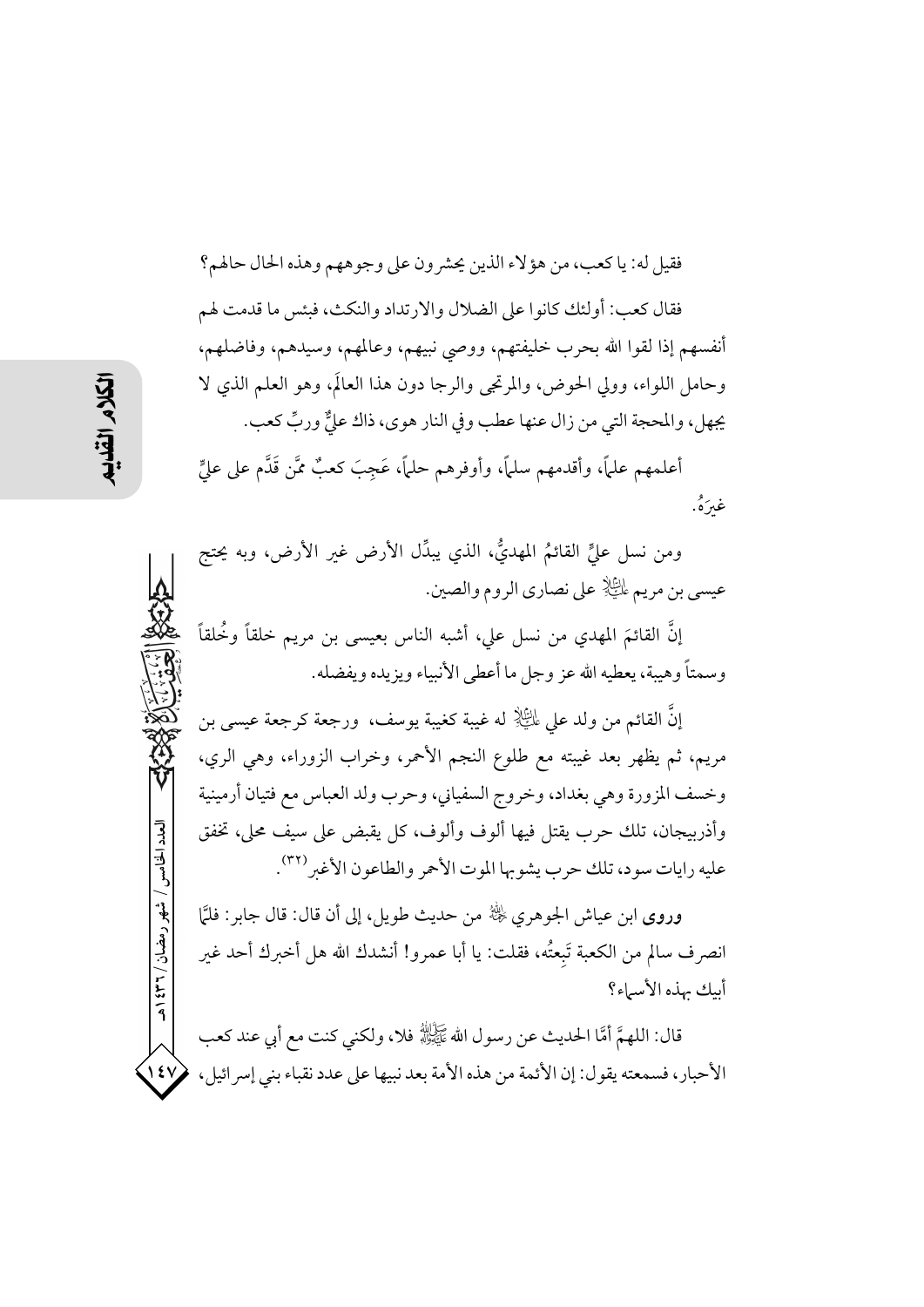وأقبل على بن أبي طالب لِمَلَيْلٍا ، فقال كعب: هذا المقفِّي أولهم وأحد عشر من ولده.. الحديث<sup>(٣٣)</sup>.

وروى المفيد (رضوانُ الله عليه) بإسناده، عن ابن أبي ليلي، عن عطية، عن كعب الأحبار قال: مكتوب في التوراة: من صنع معروفا إلى أحمق فهي خطيئة تكتب علبه<sup>(٣٤)</sup>.

وروى ابن شهر آشوب (رضوانٌ الله عليه) مرفوعاً، عن كعب الأحبار، انه سألَ عبدُ الله بن سلام قبل أن يُسلم: يا محمد! ما اسم على فيكم؟

قال: عندنا الصديق الأكبر .

فقال عبد الله: أشهد أن لا إله إلا الله وأشهد أن محمداً رسول الله، إنَّا لنجد في التوراة: محمدٌ نبيُّ الرحمة، وعليٌّ مقيمُ الحُجَّة<sup>(٣٥)</sup>.

وروى في كتاب الروضة، مرفوعاً إلى كعب الأحبار، قال: قضى على بن أبي طالب للتِّالِ قضية في زمن عمر بن الخطاب.

قال: إنه اجتاز عبدٌ مقيَّدٌ على جماعة، فقال أحدُهُم: إذا لم يكن في قيدِهِ كذا وكذا، فامر أتى طالقٌ ثلاثاً ــ يعنو ن أنفسهم ــ فقال الآخر : إن كان فيه كـما قلتَ فامر أتى طالق ثلاثا.

قال: فقاما مع العبد إلى مولاه، فقالا له: إننا حلفنا بطلاق نسائنا ثلاثا على قيد هذا العبد، فَحلَّهُ حتى نوزنَهُ، فقال سيِّدُهُ: امرأتي طالقٌ ثلاثاً، إن حُلَّ قيدُهُ. فطلَّقَ الثَّلاثةُ نساءهم.

قال: فارتفعوا إلى عمر بن الخطاب، فقصُّوا عليه القصَّة، فقال: مولاه أحقُّ به، فاعتزلوا نساءَكم.

قال: فخرجوا وقد وقعوا في الحيرة! فقال بعضهم لبعض: اذهبوا بنا إلى أبي الحسن لِلتِّلِلِ عسى أن يكون معه شيءٌ في هذا، فأتوه وقصُّوا عليه القصَّة. ミスミー

تنزيه الأخبار

ابن محمود العامل

 $\frac{12}{1}$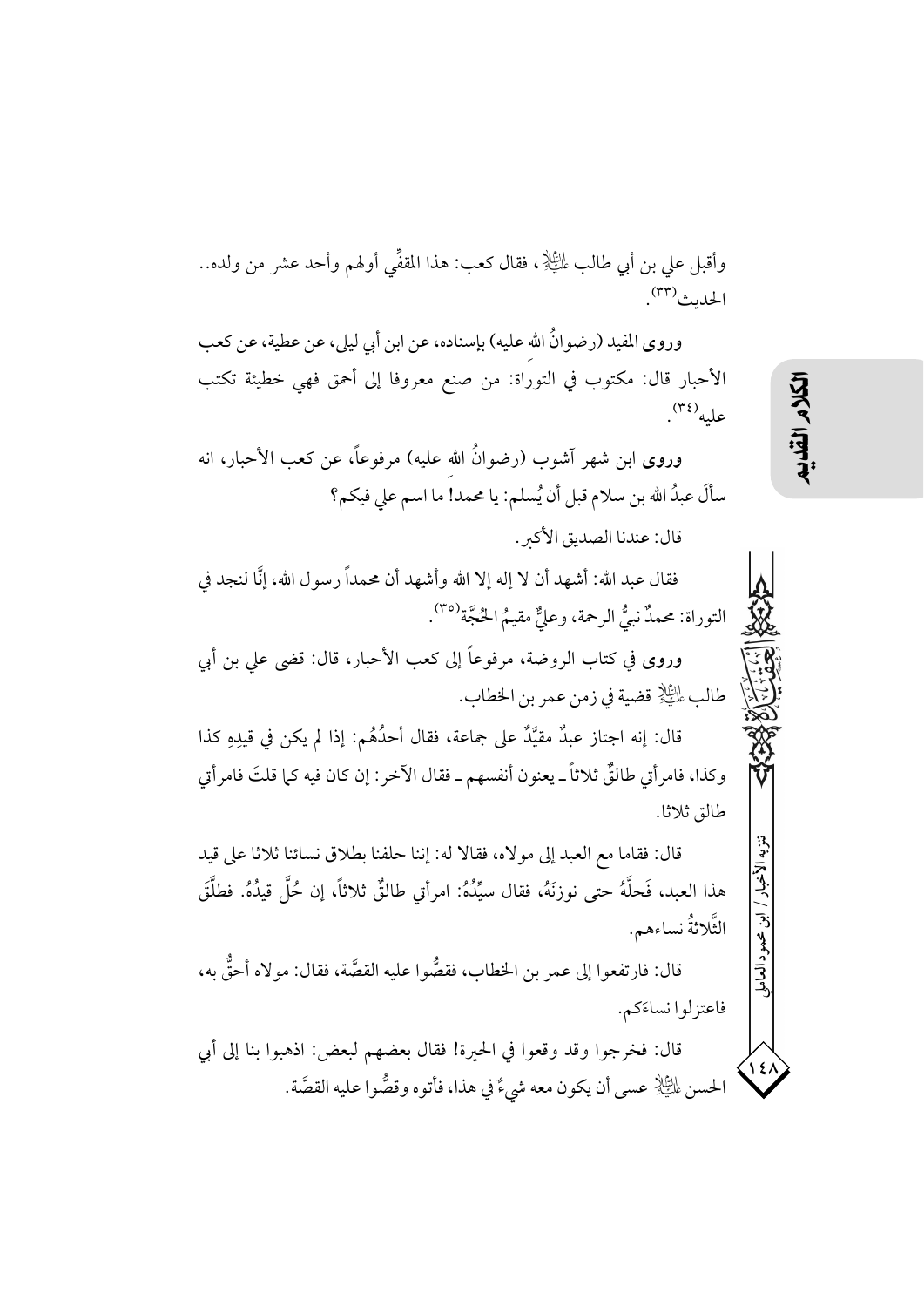فقال لِلتِّلِلَّةِ : ما أهو ن هذا!

ثمَّ إنَّه لِلَّتِلِ أحضر جفنة، وأمر العبد أن يحطَّ رجْلَه في الجفنة، وأن يُصَبَّ الماءُ عليها، حتى امتلأت الجفنة ماءً، فقال: ارفعوا القيد والرِّجلُ مكانَها، فرُفِعَ قيدُهُ عن الماء، فأرسل عِوَضَهُ زُبُراً من الحديد في الماء، إلى أن صعد الماء إلى موضع ما كان فيه القيد.

ثم قال: أُخرجوا هذا الحديد، وزنوه فإنه وزن قيد العبد.

قال فلما فعلوا ذلك وانفصلوا وحلَّت نساؤهم عليهم، خرجوا، وهم يقولون: نشهد أنك عَيْبَةُ علم النبوة، وباب مدينة علمه، فعلى من جحد حقك لعنة الله والملائكة والناس أجمعين <sup>(٣٦)</sup>.

المحور الخامس: دعوي الدسِّ.. في الميزان: إنَّ اتهامَ كعب الأحبار بدسِّه الروايات النصرانية واليهودية والمجوسية في كتبنا لا يمكنُ تصوُّرها إلا في حالةٍ من ثلاثِ حالات: الحالة الأولى: أن يكون حالُهُ خافياً عنَّا، فيتمكَّن من دسِّ ما يريدُ دسَّهُ من حيث لانشعر!! وانتفاء هذه الحالة أجلى من الشمس في رابعة النهار، إذ قد ثبت لك بيا لا مزيد عليه من كون كعب الأحبار عندنا مذموماً بأقذع الذم، مطعوناً في دينه وحديثه على لسان المعصومين لِلتِّلْلِ وغيرهم. الحالة الثانية: أن يكونَ مفضوحَ الحال عندنا، ولكنَّ رواياتِهِ وصلتنا بأسانيد وهميَّة مزيَّفة لا وجود فيها لكعب الأحبار، فدخلت في تراثنا من حيث لا ندري!! ولا أظنُّ صاحب ذرَّةٍ من عقل يدَّعي مثل هذه الدعوى التي لا يُقرُّها العقلُ ولا يرتضيها العقلاء!!

العدد الخامس / شهر رمضان / ۲۳۱ ه

 $\epsilon$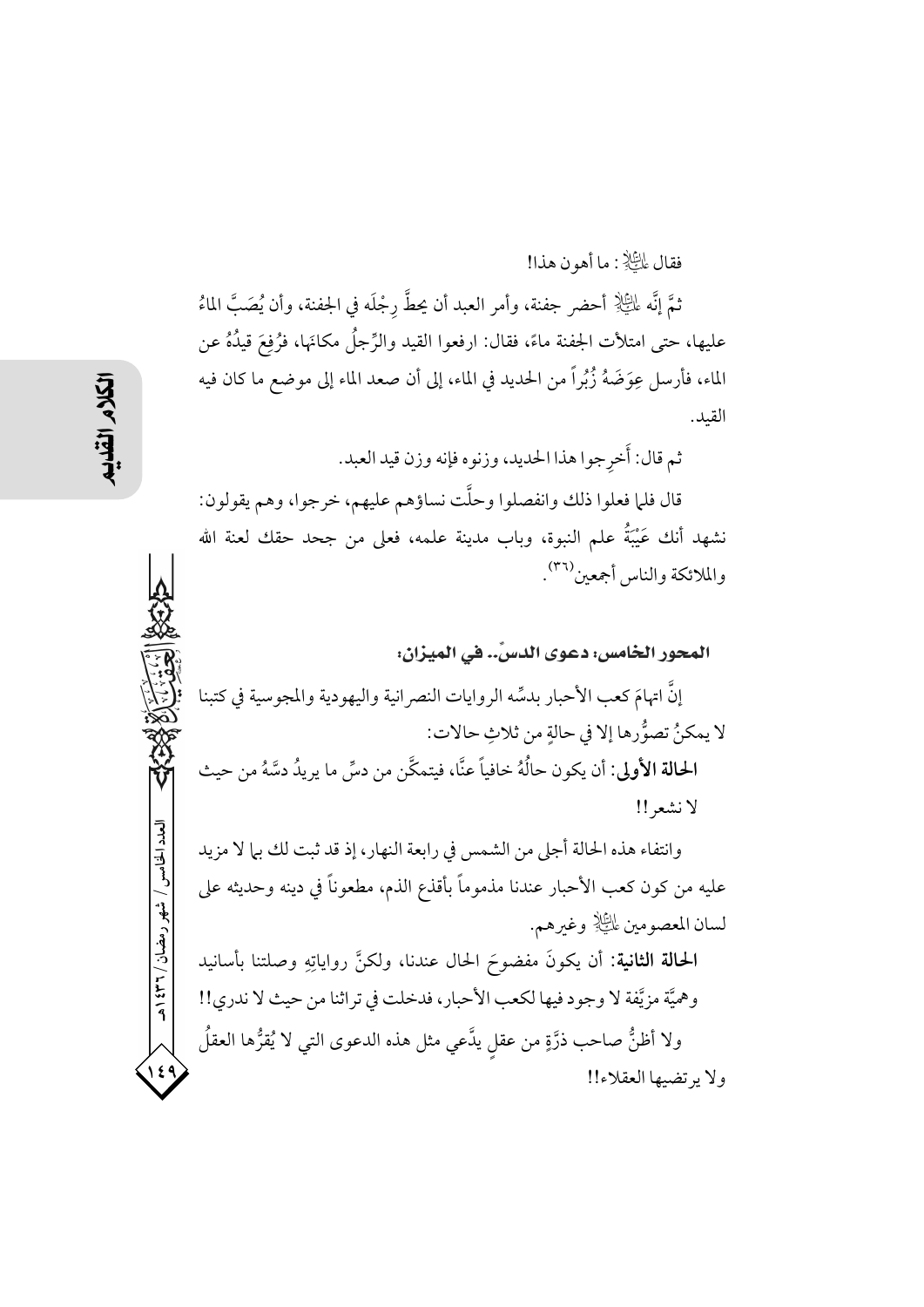إذ يكفي لنفي كونها رجماً بالغيب، لا تتجاوز صقع الادِّعاء بلا دليل. ولو فتحنا الباب لمثل هذه السفاسف لما بقى لأيٍّ حديثٍ ــ سواءٌ عندنا أو عند غيرنا ـ وزنٌ ولا اعتبارٌ، إلا ما ثبتَ بالتواتر، وهو نسبةً لغيره كالنادر!!

فكيفَ والحالُ أنَّ التراث الرِّوائي عند الشَّيعةِ الإماميَّةِ قد مرَّ بأدقِّ مراحل التحقيق والتَّوثيق، على ضوء القواعد والضوابط التي وضعها أهل بيت العصمة والطهارة، بل تمت تحت إشرافهم (صلواتُ الله عليهم) كما ستقف عليه؟!

الشِّيعةُ روَّادُ التحقيق في النُّراث الرِّوائي:

ولكي لا نظلمَ المطلبَ حقَّهُ، مع مراعتنا لبناء مقالتنا على الاختصار والابتعاد عن الاستطراد قدر الإمكان نمرُّ بشكلٍ سريع على منهجيَّة التحقيق في التُّراث الرِّوائي عند الشِّيعة الإمامية أعلى الله كلمتَهم.

عرضُ الرِّوايات على المعصوم عليَّةٍ :

إذا استقرأنا عمليَّات تصفية الحديث وتنقيته وتهذيبه، وجدناها جهوداً جبَّارةً، رُوعِيَت فيها أعلى درجات الدقَّة في التَّثبُّت والتحقيق، بدأت منذ زمن الإمامين الصَّادقَين (صلواتُ الله عليهم))، حيثُ كانوا يعرضون عليهما بعض المسموعات من الروايات المنسوبةِ إلى النَّبِيِّ ﷺ وغيره، فيحكمان فيها تصديقاً او تكذيباً (٣٧). واستمرَّ عرضُ الرِّوايات على المعصومينَ إلى زمن الغيبة الصُّغرى، ولا يسعنا استيفاء المطلب في هذا المختصر ، فليُطلب من مظانِّه. عرْضُ الكُتُب على المعصوم لِلتَلِلِ :

ثمَّ رأينا كيف إنَّ الأجلَّاء من الرواة يعرضون كتبَهم الحديثيَّة ـ مضافاً لِعَرض الروايات ــ على إمام زمانهم لِلنَّيِّلَإِ ، أو يعرضها من يأتي بعدَهم على إمام زمانه لِلنَّيْلَإِ ، تنزيه الأخدار

ابن محمود العامإ

٥١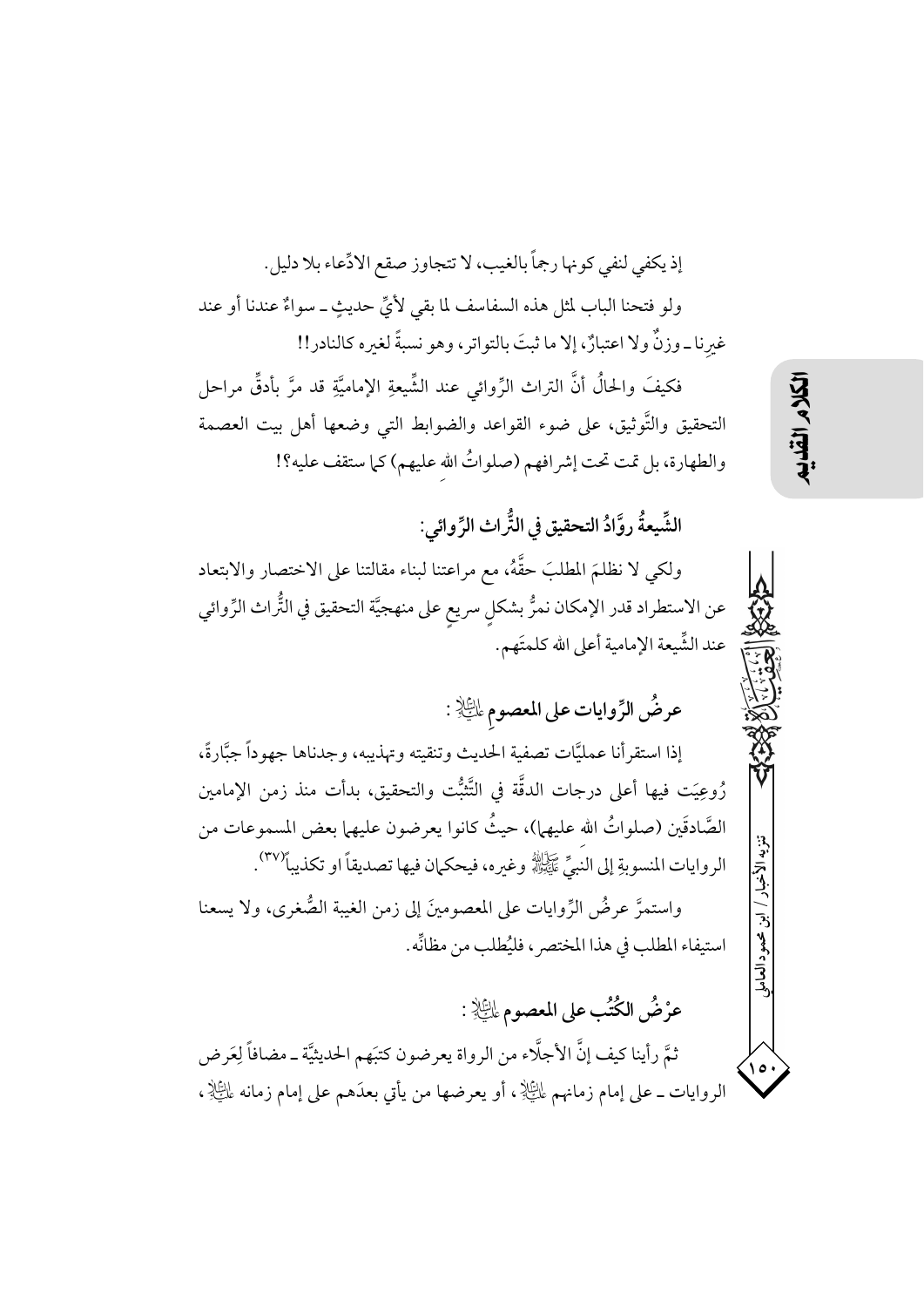فهذا المحدِّثُ الفقيه يونس بن عبد الرحمن يقول: (وافيتُ العراق، فوجدتُّ بها قطعةً من أصحاب أبي جعفر لِمَلِيَّالٍا ، ووجدتُّ أصحابَ أبي عبد الله لِمَلِيَّالٍا متوافرين، فسمعتُ منهم، وأخذت كتُبَهم، فعرضتُها من بعدُ على أبي الحسن الرضا ءليَّالِا …الخبر ٢٨٪.

وهذا عُبَيدُ الله الحلبي الذي صنَّف كتاباً جمع فيه ما جمع من أحاديثهم  $\mathbb{P}^{1\over 2}$ ثمَّ عرضَهُ على الإمام الصادق ءلتِّالِ فصحَّحه له(٣٩).

وكتابٍ يومٍ وليلة للفضل بن شاذان، الذي عُرِضٍ على الإمام الحسن بن على العسكري (عليهما السلام)، فلمَّا نَظَرَ فيه، وتصفَّحَهُ ورقةً ورقةً، قال: "هذا صحيحٌ ينبغي أنْ يُعْمَلَ بِهِ"<sup>(٤٠)</sup>. إلى غيرها من الكتب الكثيرة التي عُرضت عليهم (صلواتُ الله عليهم).

الأصول الأربعمائة ثمرةُ التصفية والتحقيق:

وقد أسفرت عمليَّاتُ التحقيق والتوثيق المذكورة عن ظهور أربعمائة أصل في حديث النبيِّ وآله ﷺ، متَّصلةِ الأسانيد بأهل بيت العصمة والطهارة، حتى صار مدارُ العمل عليها، ومرجع الطَّائفة إليها، وبلغت من الشُّهرة مبلغاً نافسَ الشمسَ في ضيائها والنُّجومَ في سنائها.

تدوين المجاميع الحديثية:

ثمَّ انبثقَت من تلك الأصول الأربعمائة مجاميعُ وكتبٌ حديثية، رُوعيَ فيها تبويبُ الروايات وفهرستها، ولم تخلُّ من مزيد تنقيةٍ وتصفيةٍ، فكانت الكتب الأربعة الشريفة التي استقرَّ عملُ الطائفة عليها لاحقاً: الكافي للشيخ الكليني، ومن لا يحضرُهُ الفقيه للشيخ الصدوق، وتهذيبُ الأحكام، والاستبصار، كلاهما لشيخ الطَّائفة الطوسي (رضوانُ الله عليهم أجمعين).

لعدد الخامس

اشهر رمضان / ۳۶ ا هـ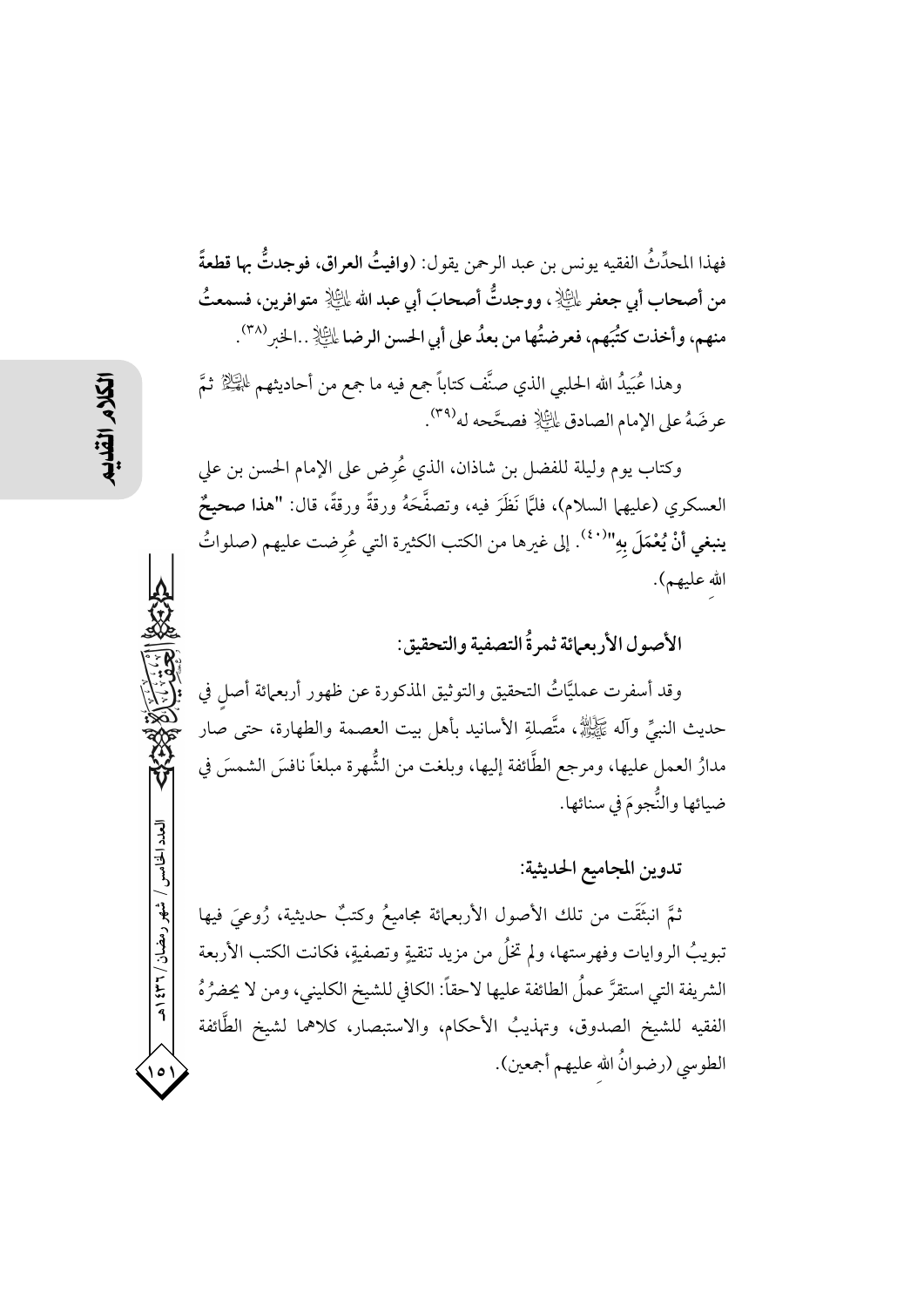مضافاً إلى كتُبِ المشيخة وغيرها من الكتبِ الجليلة النفيسة التي ألَّف علماؤنا في تعدادها وتراجمها المؤلَّفات.

وخذ مثالاً لذلك قو لُ الآغا بزرك الطهر اني ﴿ يَهْدُ يقول في كتابٍ مصفَّى المقال في مصنَّفي علم الرجال: (كان في مكتبة السيِّد ابن طاووس مائة ونيِّف من مصنَّفات الإماميَّة من كتب الفهارس والرِّجال فقط).

فهذا عرضٌ موجزٌ لسير عمليَّات التنقية والتصفية في التُّراث الرِّوائي الشِّيعي يمنحُ أصحابَهُ أسمى أوسمة التجليل والتبجيل، إذ سبقوا سائرَ المسلمين في مضهار التحقيق والتدقيق بيا لا شبيه له ولا مثيل.

الثالثة: أن نروي عنه ما نظنُّ صدورَهُ لسلامة متنِهِ، وهو في الواقع من المدسوسات المكذوبات!!

ومرويَّاته الموجودة في كتبنا تنفي هذه الحالة، بل الواقع مباينٌ لها، كما عاينتَ مما . عرضنا من مرويَّاته.

وقد بينَّا أنَّها ـ على نُدرَتها وعاميَّةِ طُرُقِها ـ إمَّا مُلزمةٌ للخصم بحقَّانيَّة مذهبنا، وإمَّا مقبولة المضمون لموافقته لما ثبتَ من طُرٌقنا.

وإذ انتفت الحالات الثلاث كما هو واضحٌ بيِّن، انتفت الدعوى بالضرورة، وبان جهلٌ مدَّعيه، هذا إذا كان جاهلاً!!

تىصە ة در ائيَّة:

ثمَّ لو أمكن الإغماضُ عن كلِّ ما أسلفناه، رغمَ محاكاته للشمس في ضيائها، وللنجوم في سنائها، فهناك محذورٌ درائيٌّ يَجعلُ دعوى دسٍّ كعب الأحبار كثيراً من إسرائيليَّاته في تراثنا الرِّوائيِّ دعويَّ مستحيلةَ الوقوع، مضحكةً للثكلي!! فيكون القبولُ بها مخالفاً للعقلِ والعقلاء. لكلام القلابه

تنزيه الأخداء

أبن محمود العامل

 $\sqrt{2}$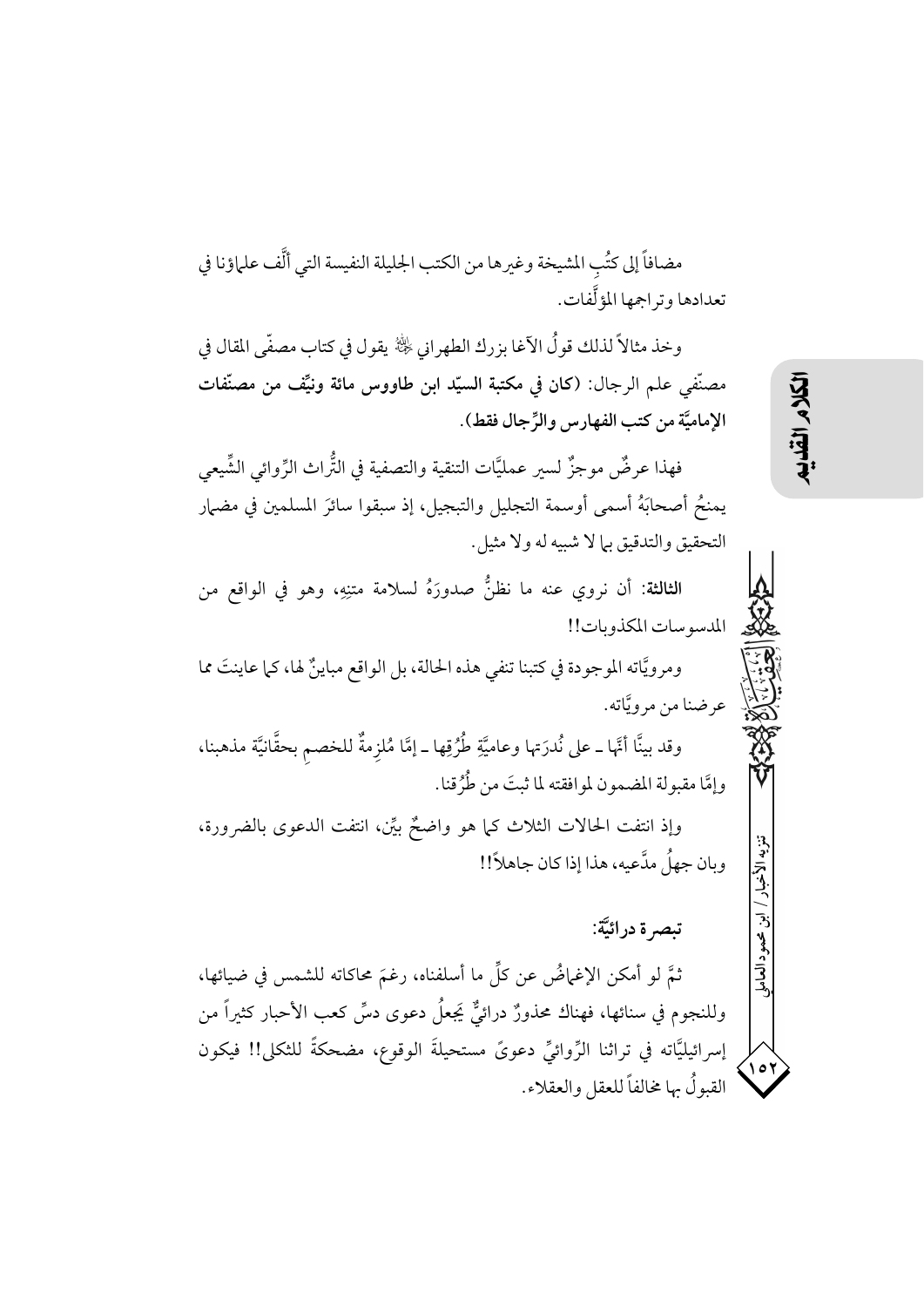إذ إنَّ الشيعةَ لا يرون الحجيَّةَ لغير من ثبتت عصمتُهُ، وهذا معروفٌ من سيرتهم التي لا تخفي على أحدٍ من المسلمين، ومن ثم فإنَّ دعوى دسٍّ كعب الأحبار للأخبار في تراثنا الرِّوائيِّ لا تتأتَّى إلا بعد إثبات رواياتِهِ عن أحد المعصومين (صلواتُ الله عليهم أجمعين).

والحال أنَّ كعباً لم يرو عن أحدٍ من المعصومين ولو روايةً واحدةً، فضلاً عن فريةِ الإكثارِ من الرِّواية، فيا لله ثم يا للدين!! كيف يسوِّغُ المرءُ لنفسه مثلَ هذا البهتان والافتراء وهو يعدُّ نفسَهُ من العلماء؟!

وهذا الوجهُ وحدُهُ كافٍّ لإسقاط دعوى الدسِّ إلى الحضيض، وتعريةِ صاحبِها من المعرفةِ، بل إثباتِ كذبهِ وافترائه.

نهايةُ التفنيد:

ثمَّ لو أراد صاحب الادِّعاء المبالغة في الافتراء، وادَّعى وجود رواياتٍ لكعب الأحبار رواها عن بعض المعصومين الصَّلَّةُ، فلن يزيدَهُ ادِّعاؤهُ إلا ضلالاً وخساراً.

إذ إنَّ جُلَّ مرويَّاتنا إنَّما رويناها عن الصادِقَيْن ومن بعدهما من الأئمة المعصومين (صلواتُ الله عليهم أجمعين)، وذلك بسبب منع تدوين الحديث على يد عمر بن الخطاب، والذي دام إلى زمن عمر بن عبد العزيز، حيث قام بتشكيل لجنةٍ أمويَّةٍ لتقومَ بتدوين الحديث، مستبعداً مهابط الوحي والتنزيل الباقر والصادق (صلوات الله عليهما)((٤١)! وزال المنع بعد ذلك.

مَّا يعني أن تصوُّرَ كثرة الدسِّ المزعوم غيرُ ممكن في نفسِهِ فضلاً عن التَّصديق به، بل هو مما يضحكُ الثَّكلي، فأين زمن كعب الأحبار من زمن الإمامين الصادقين (عليهما السلام)؟!

العدد الخامس / شهر رمضان / ۲۳۱ ه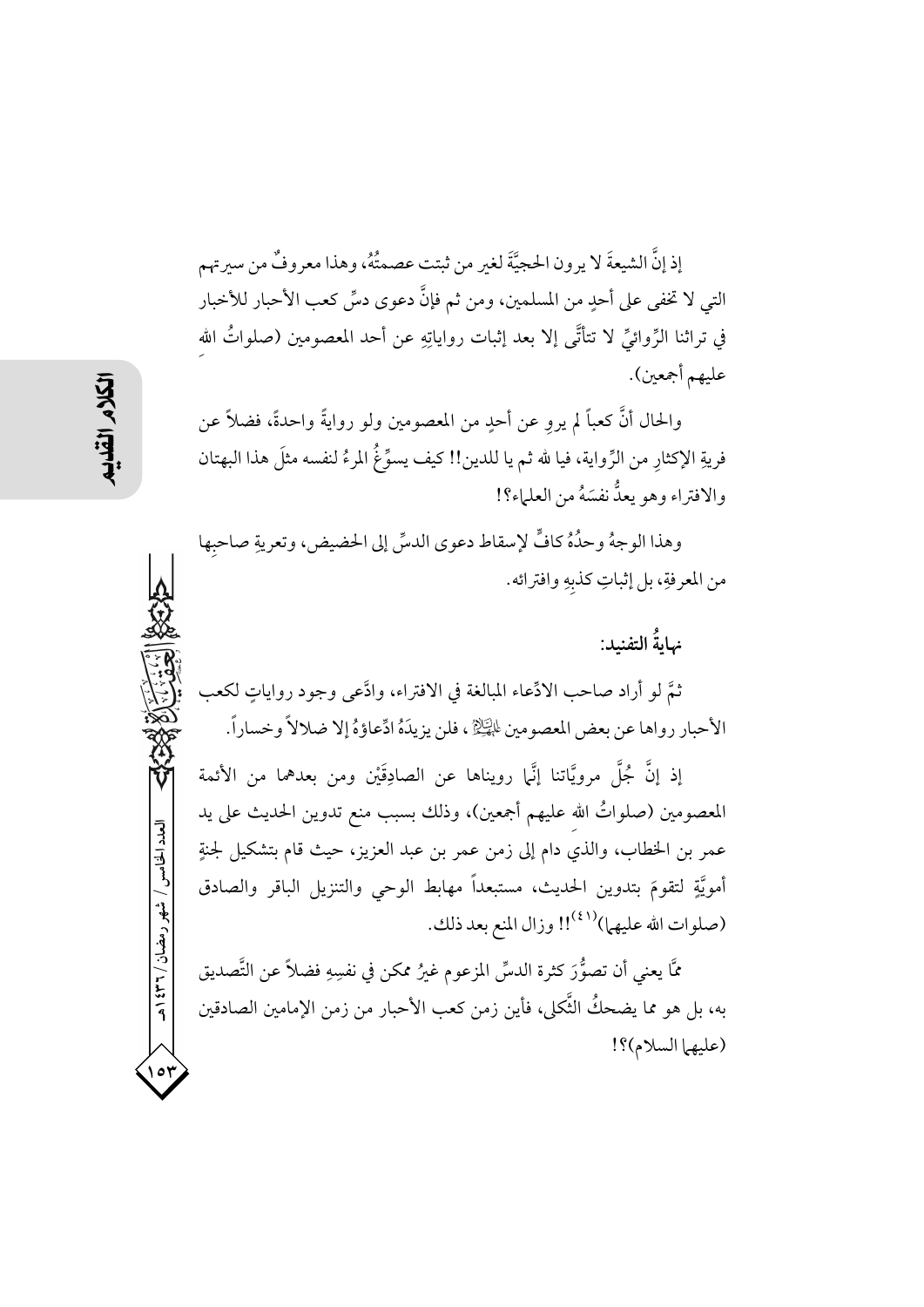تفصيل بعد إجمال:

أَجْمَ المؤرِّخون على أنَّ كعبَ الأحبار لم يلقَ رسولَ الله ﷺ، وانَّه هلكَ في زمن حكومة عثمان بن عفَّان، ممَّا يعني أنَّهُ أدركَ ثلاثةً من المعصومين، وهم: أميرُ المؤمنين عليٌّ بن أبي طالب، وابناه الحسنُ المجتبى والحسينُ الشهيدُ (صلواتُ الله عليهم أجمعين).

وتراثُنا الرِّوائيُّ ـ كيا أسلفنا ـ جلَّهُ عن الإمامين الصادقين ومن بعدهما من الأئمة المعصومين لِلهَيِّلْأ، وتحقيقُ ذلك يخرجنا عن موضوع بحثنا، لكن ما لا يُدركُ كلُّهُ لا يُتركُ كلُّه، فلنأخذ الكتُبَ الأربعةَ ــ التي تمثُّلُ أصولَ تراثنا الرِّوائي ــ مثالاً، وعليه يكون القياس.

لقد بلَغَ عددُ الروايات المودَعَةِ في الكتُب الأربعة الشَّريفة ـ الكافي والفقيه والتهذيب والاستبصار ــ على ما ذكره محقِّق مستدرك الوسائل: ١٢٥٤ ٤ حديثاً(٤٢).

والمرويُّ منها عن أمير المؤمنين لِلتِّلْإِ ٦٩٠ حديثاً، وعن الإمام الحسن المجتبي للطِّلْإ ٢١ حديثاً، وعن الإمام الحسين لماظِّلْإِ سبعةُ أحاديث ومجموعها: ٧١٨ حديثاً؛ ونسبة هذه الأحاديث إلى مجموع أحاديث الكتب الأربعة لا يبلغ اثنين في المائة، ومع ذلك ليس فيها عن كعب الأحبار ولو حديثٌ واحد!!

والحالُ أنَّهُ لو كان بعض هذه الأحاديث ــ الــ ٧١٨ حديثاً ــ مرويَّاً عن كعب الأحبار فسيكون بمنزلةِ العدم نسبةً لأحاديث الكتب الأربعة.

بل حتَّى لو كانت كلُّها عنه فلن تبلغَ نسبتُها اثنين في المائة!! لتعرفَ أن دعوى كثرة دسِّهِ في تراثنا هي كذبةُ القرن الواحد والعشرين بل أفظع أكاذيبه!! تنزيه الأخبار

ابن محمود العامل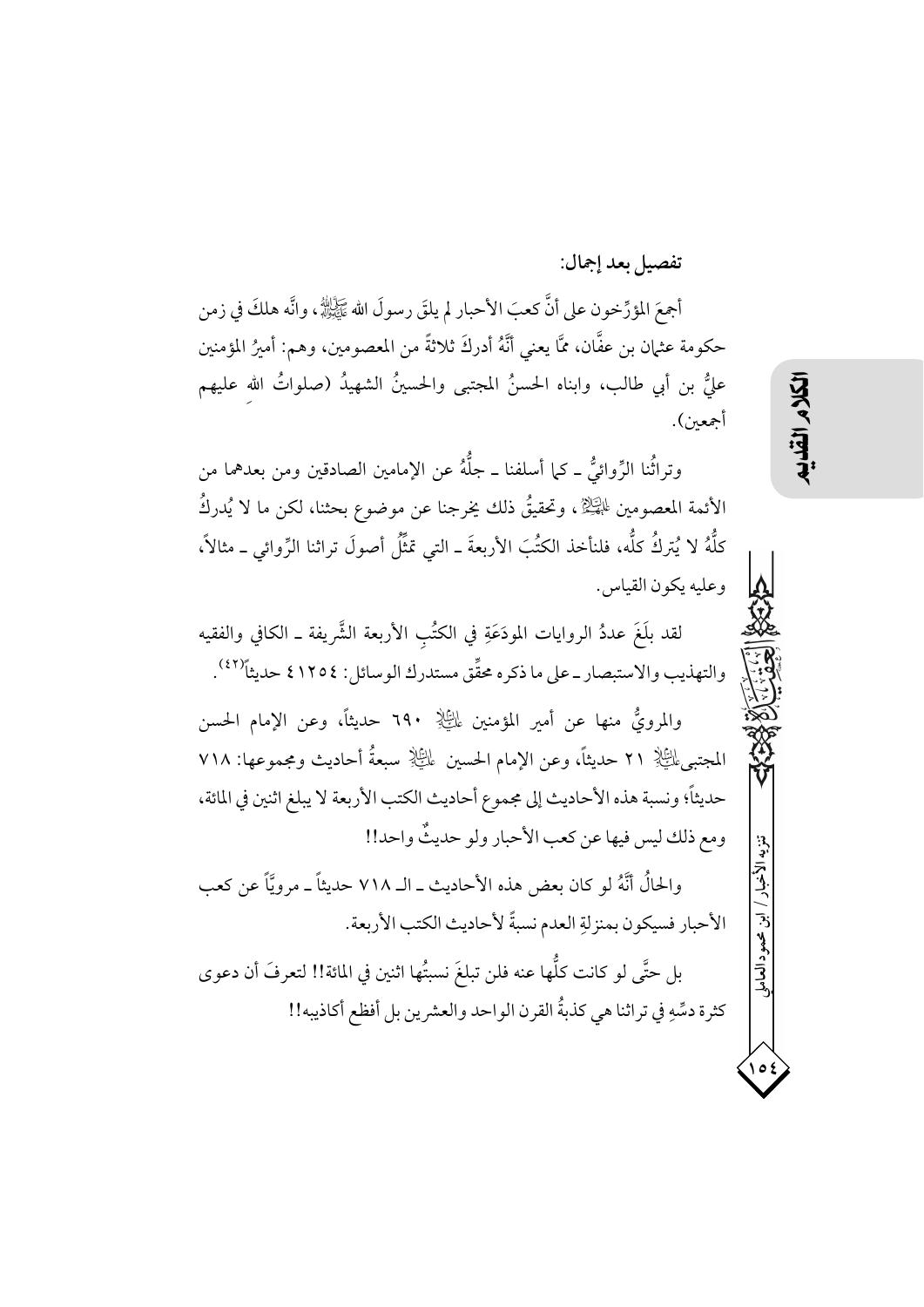## الخاتمت

أرجو أن تكون هذه المقالة ـ على إيجازها ـ قد أثبتت أنَّ كعب الأحبار اليهودي ـ وإنْ كان قد أكثر من دسِّ إسرائيليَّاته في كتب المخالفين باعترافهم وإقرارهم ـ لم يكنْ بِمقدورِه الدسِّ في تراث الشَّيعة الرِّوائي، وذلك لافتضاح حاله ومقاله من جهة، وبسبب الأسس والضوابط التي وضعها أهل البيت (عليهم السلام) ـ وعمِل بها تلامذتهم\_لكيفيَّة تحمُّل الحديث وشروط الأخذ به، وسُبُل تنقيته وتصفيته.

وأنَّ دعوى الدسِّ في تراثنا الرِّ وائي على يد كعب الأحبار أقلُّ ما توصفُ به أنَّها جنايةٌ ظالمة، تُضاف إلى سجلِّ الظلامات التي وقعت على أهل البيت (عليهم السلام) وشيعتهم. عصمنا الله وإياكم من اتباع الهوى، ومجانبة سبيل الهدى، وجعلنا من المستمسكين بحبل الله المتين، كتابه والعترة المعصومين صلوات الله عليهم أجمعين.

وكان الفراغُ من تحريرها عصر الخميس التاسع والعشرين من شهر رجب، من سنة ١٤٣٥ هجرية، في النجف الأشرف، بجوار أمير المؤمنين على بن أبي طالب للطِّلا ، فلله الحمد وله الشكر على ما أفضل وأولى، وصلى الله على نبيه محمد وآله الطاهرين.

## \* هوامش البحث \*

(١) تاريخ مدينة دمشق ج٥٠ ص١٥٣. (٢) لم يكن صدور مثل هذه التهمة الكاذبة من صاحبها متوقَّعاً، فلقد كان يقدِّمُ برنامجاً حواريَّاً دفاعاً عن قواعد المذهب الحق، وإذا به يتحوَّلُ من صاحب دليل وبرهان إلى صاحب ادِّعاء وبهتان، رز قنا الله حسنَ العاقبة. (٣) العدة في أصول الفقه: ج١/ ص٢٦. (٤) كما ستقفُ على ذلك في طيَّات هذا البحث. (٥) وهذا جلٌّ واضحٌ لمن قرأ سيرة كعب، وكيفية انتقاله من اليهوديَّة إلى الإسلام ظاهراً، وسرعة تصدِّيه للافتاء والكلام بمسائل الدين، واهتمام عمر وعثمان باحتوائه، ومصادر العامَّة حافلةٌ بأخباره، فلبراجع تاريخ ابن عساكر ج٥٠ ص١٥١\_١٧٦، وغبره من مصادرهم.

العدد الخامس

/ شهر رمضان / ۲۲۱ هـ

، ه ۱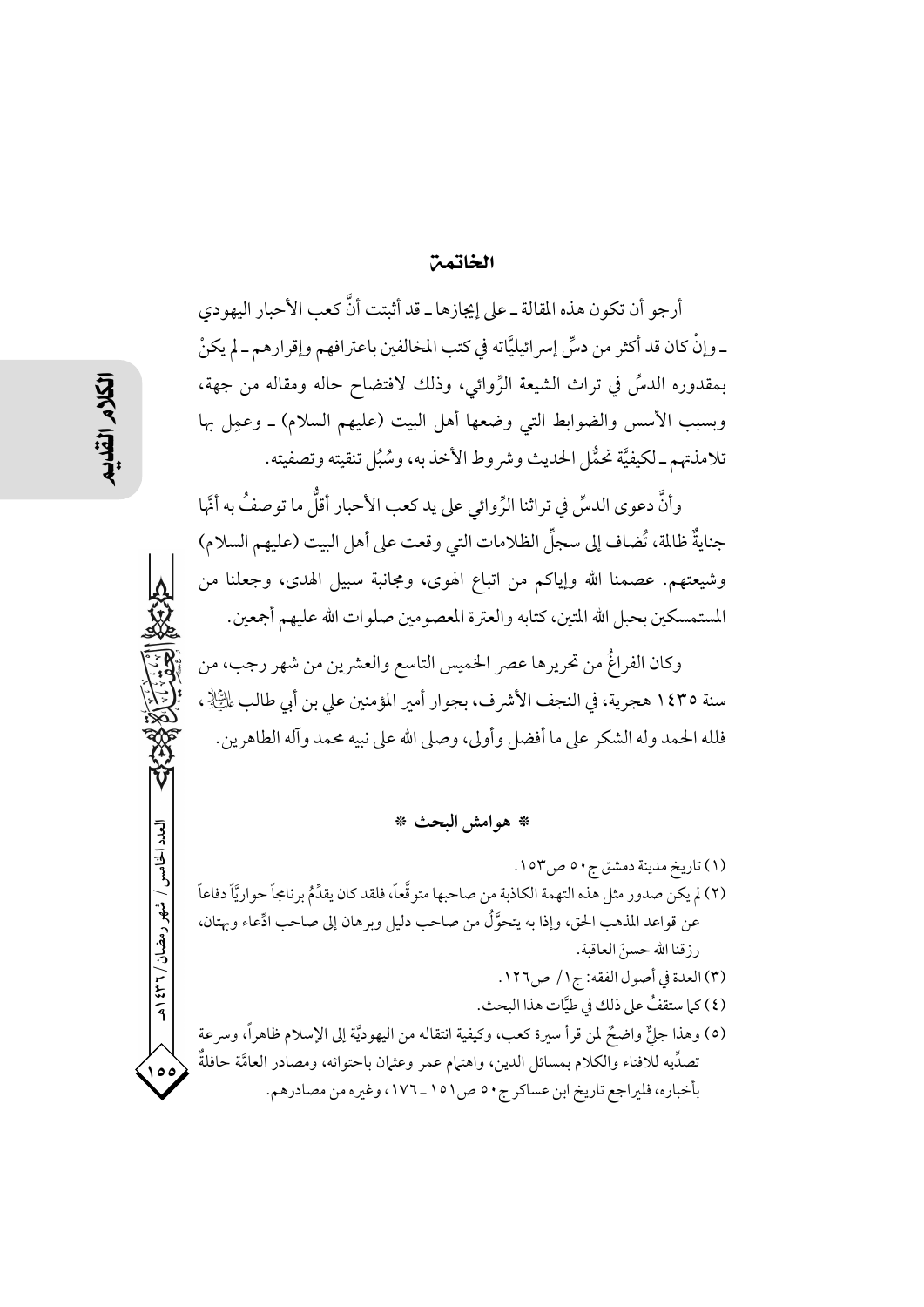(٦) راجع: عدة الأصول للشيخ الطوسي (رضوانُ الله عليه): ١ / ٣٨١ . (٧) اختيار معرفة الرجال للكشى (رضوانُ الله عليَه) ج٢ ص٥٧٥، فلقد أورد هناك مجموعة روايات في بيان ما كان منه وجاء فيه. (٨) التناسخ: هو ما يُصطلحُ عليه اليومَ بالتقمُّص، وهو عقيدة القائلين بتناسخ الأرواح في الأجساد، والانتقال من شخص إلى شخص، وما يلقى الإنسانُ من الرَّاحةِ والتَّعبِ والدَّعَةِ والنَّصَب فمُرَتَّبٌ على ما أسلفَهُ من قبل، وهو في بدنِ آخر ، جزاءً على ذلك. ولمزيد تفصيل راجع: اللِّل والنِّحل للشَّهرستاني ج١ ص٣٥٣. وهو باطلٌ بالإجماع عندنا، قال صدوقٌ الطَّائفة ﷺ: [والقول بالتناسخ باطل، ومَنْ دانَ بالتَّناسخ فهو كافر، لأنَّ في التَّناسخ إبطالَ الجَنَّة والنار]. الاعتقادات في دين الإماميَّة ٢٤. أقول: وإبطالُ الجنَّة والنَّار إبطالٌ لجميع الأديان السماوية والشرائع الإلهية كما لا يخفي. وقد أبطلَ الإمامُ الصادقُ لِلَّتِيلَا عقيدةَ التناسخ بكلماتٍ ثلاث، لَمَّا سُئلَ عن التناسخ، فقال: "فَمَنْ نَسَخَ الأَوَّلِ؟". انظر: اختيار معرفة الرجال للكشي ص١٨. (٩) انظر تفصيلَ حالهم في الملل والنحل للشهرستاني ج١ ص١٧٩. (١٠) ذَكَر ذلك النَّإزي ﷺ في مستدركات علم رجال الحديث ج٧ ص٣٣٧. (١١) شرح نهج البلاغة ٤/ ٧٧. (١٢) تفسير مجمع البيان ٨/ ٣٥٩. (١٣) من لا يحضره الفقيه ١/ ٢٠٢. (١٤) مفردات غريب القرآن ٣٣٥. (١٥) الكافي ٤/ ٢٤٠. (١٦) علل الشرائع للصدوق ج١ ص١٧٦، وكفاية الأثر للخزَّاز القمي ص١٧١؛ وغيرهما.. ومن مصادر العامة: المستدرك على الصَّحيحين ج٣ ص٢٤٢، ومسند أحمد ج٢ ص١٦٣ وج٥ ص١٩٧ وج٦ ص٤٤٢، وغيرها. فائدة: في العلَّةِ التي من أجلها قال النبيُّ ﷺ هذه المقولة في حقٍّ أبي ذر، فلقد روى الشيخ الصدوق (رضوانُ الله عليه) في علل الشرائع ج١ ص١٧٦، قال: حدثنا أبو الحسن محمد بن عمرو بن علي البصريَ، قال: حدثنا عبد السلام بن محمد بن هارون الهاشمي، قال: حدثنا محمد بن محمد عقبة الشيباني، قال: حدثنا أبو القاسم الخضر بن أبان، عن أبي هدبة، عن أنس بن مالك، قال: أتى أبو ذر يوماً إلى مسجد رسول ﷺ فقال: ما رأيتُ كما رأيتُ البارحة! قالوا : وما رأيت البارحة؟ قال: رأيت رسول الله ﷺ ببابه، فخرج ليلاً، فأخذ بيَد على بن أبي طالب، وقد خرجا إلى البقيع، فما زلت أقفوا أثَرَهما إلى أن أتيا مقابرَ مكَّة. فَعَدَل إلى قبر أبيه، فصَلَّى عنده ركعتين، فإذا بالقبر قد انشقَّ، وإذا بعبد الله جالسٌ، وهو يقول:

تنزيه الأخبار / ابن محمود العامل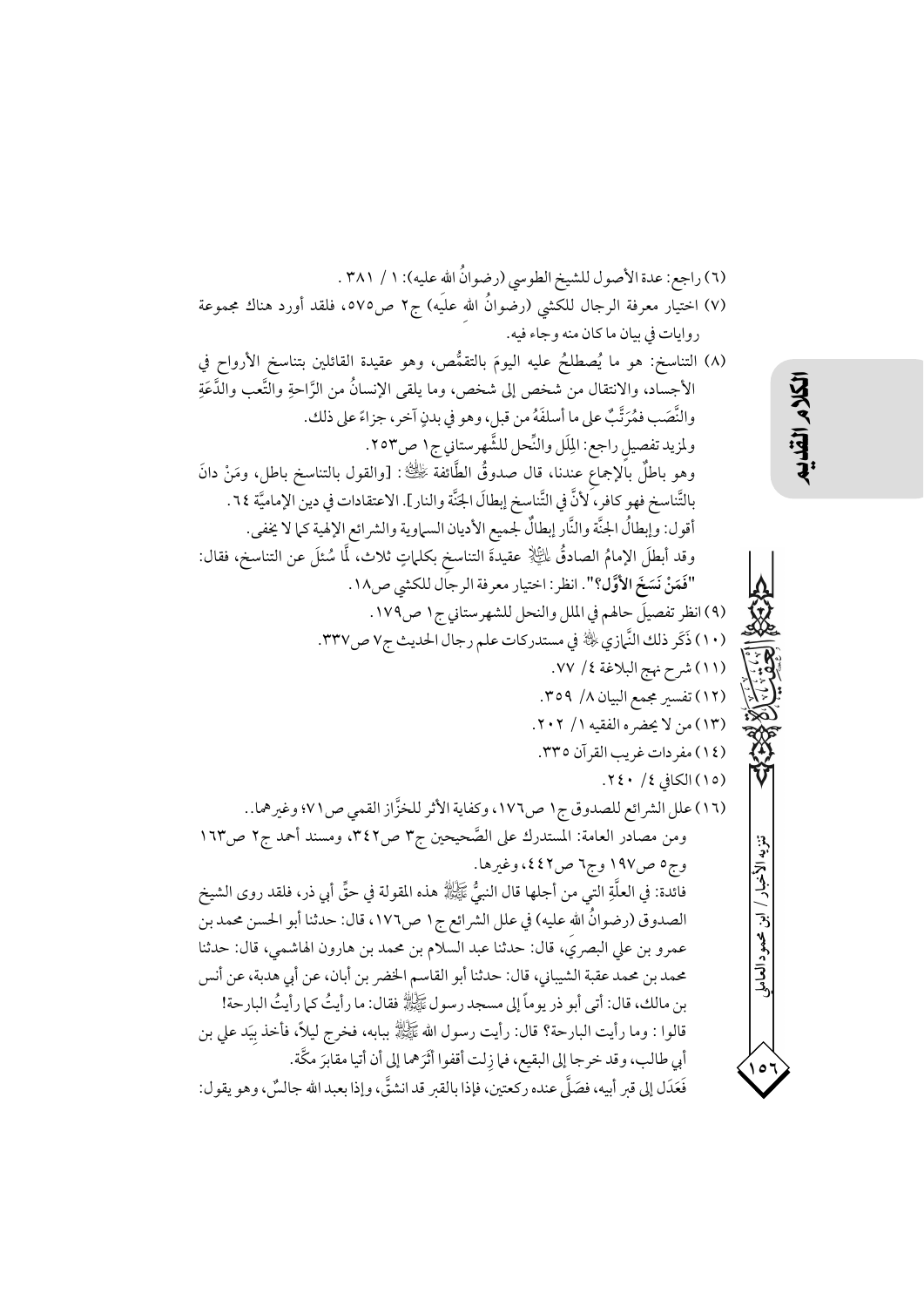"أشهدُ أن لا إله إلا الله، وأنَّ محمَّداً عبدُهُ ورسولُهُ". فقال له: "من وليُّك يا أبة"؟ فقال: "وما الولُّ يا بُنَى"؟ قال: "هو هذا على". قال: "وأنَّ عليَّأَ وليي". قال: "فارجع إلى روضتك"، ثم عَدَلَ إلى قبر أُمِّهِ، فصنع كما صنع عند قبر أبيه، فإذا بالقبر قد انشقَّ، فإذا هي تقول: "أشهدُ أن لا إله إلا الله، وأنَّك نبيُّ الله ورسولُهُ". فقال لها: "من وليُّكِ يا أمَّاه"؟ فقالت: "ومن الوليُّ يا بُنَيَّ"؟ فقال: "هو هذا على بن أبي طالب". فقالت : "وأنَّ عليَّاً وليِّي". فقال: "ارجعي إلى حفرتك وروضتك". فكذَّبوه ولبَّبوه، وقالوا: يا رسول الله! كذب عليك اليومَ!! فقال: "وما كان من ذلك"؟ قال: إنَّ جُندبَ حَكَى عنكَ كَيتَ وكَيت. فقال النبي ﷺ: "ما أظلَّت الخضراء، ولا أقلَّت الغبراء على ذي لَهجةٍ أصدق من أبي ذر". قال عبد السلام بن محمد: فعرضت هذا الخبر على الهجني محمد بن عبد الأعلى، فقال: أما علمتَ أنَّ النبيَّ ﷺ قال: "أتاني جبرئيل فقال: إنَّ الله عزَّ وجلَّ حرَّمَ النَّارَ على ظَهْر أنزلك، وبطْنِ حملَكَ، وثدي أرضَعَك، وحِجْرِ كفِلَكَ''؟ (١٧) انظر : أَمالي المفيد صَّ ١٦٤، والمسترشد للطبري ص١٧٧، ومروج الذهب ٢/ ٤٠٣وغيرهم. (١٨) الغدير ج٨ ص٣٥٣. (١٩) تاريخ الطبري ج١ ص٤٤. (٢٠) الإصابة ج٥ ص٤٨٤. (٢١) سورة فاطر ٤١. (٢٢) الجامع لأحكام القرآن للقرطبي ج١٤ ص٣٥٧؛ وراجع: الكشف والبيان للثعلبي ج٨ ص١١٥، ورواهُ الطبري بإسنادٍ صحيحٍ ـ كما نصَّ على ذلك الزيعلي في تخريج الأحاديث العدد الخامس / شهر رمضان / ۲۳۱ ه والآثار ج٣ ص١٥٧ـ لكن أسقطَ منه [ماً ترك يهوديَّته]!! جامع البيان ج٢٢ ص١٧٣. (٢٣) كمال الدين وتمام والنعمة ٥٣١. (٢٤) المستر شد ١٧٧. (٢٥) راجع تفصيل ترجمته (رضوانُ الله عليه) في مقدمة كتاب: التعجُّب، تحقيق الشيخ فارس حسه ن ﷺ. (٢٦) مجمع الزوائد للهيثمي : ٨ / ٨٦، وأفادَ في ذيله بأن الحديثَ صحَّحَهُ ابن حبَّان. (٢٧) التعجُّب من أغلاط العامة ص١٥٣. (٢٨) الحديقة الهلاليَّة ص ٥٠. (٢٩) كالشيخ محمد بن إسماعيل المازندراني في: منتهى المقال في احوال الرجال ج٥ ص٢٥٥، والسيد على البروجردي في: طرائف المقال ج٢ ص١٠٥،والشيخ محمد تقى التستري في: